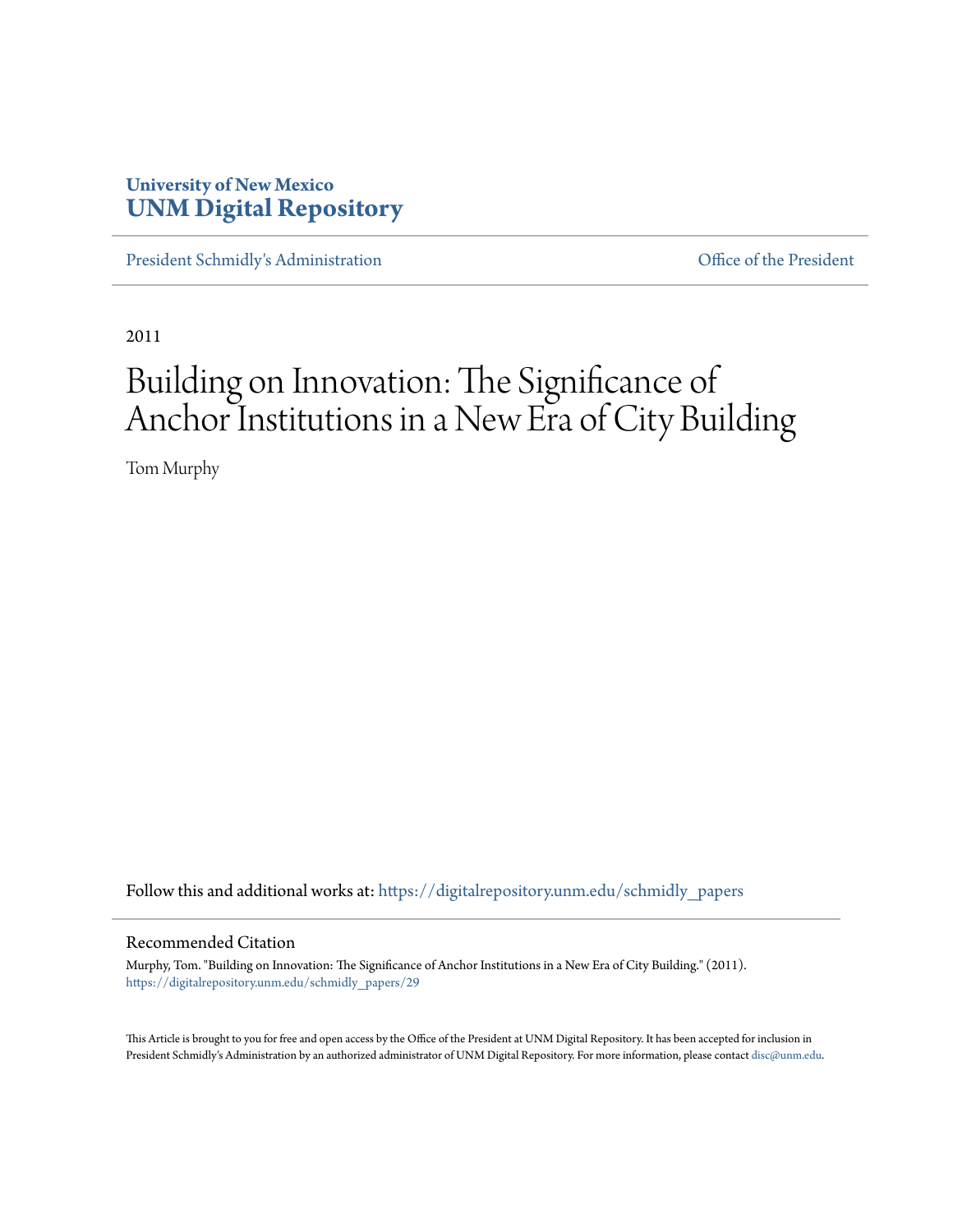The Significance of Anchor Institutions in a New Era of City Building

**Tom Murphy**

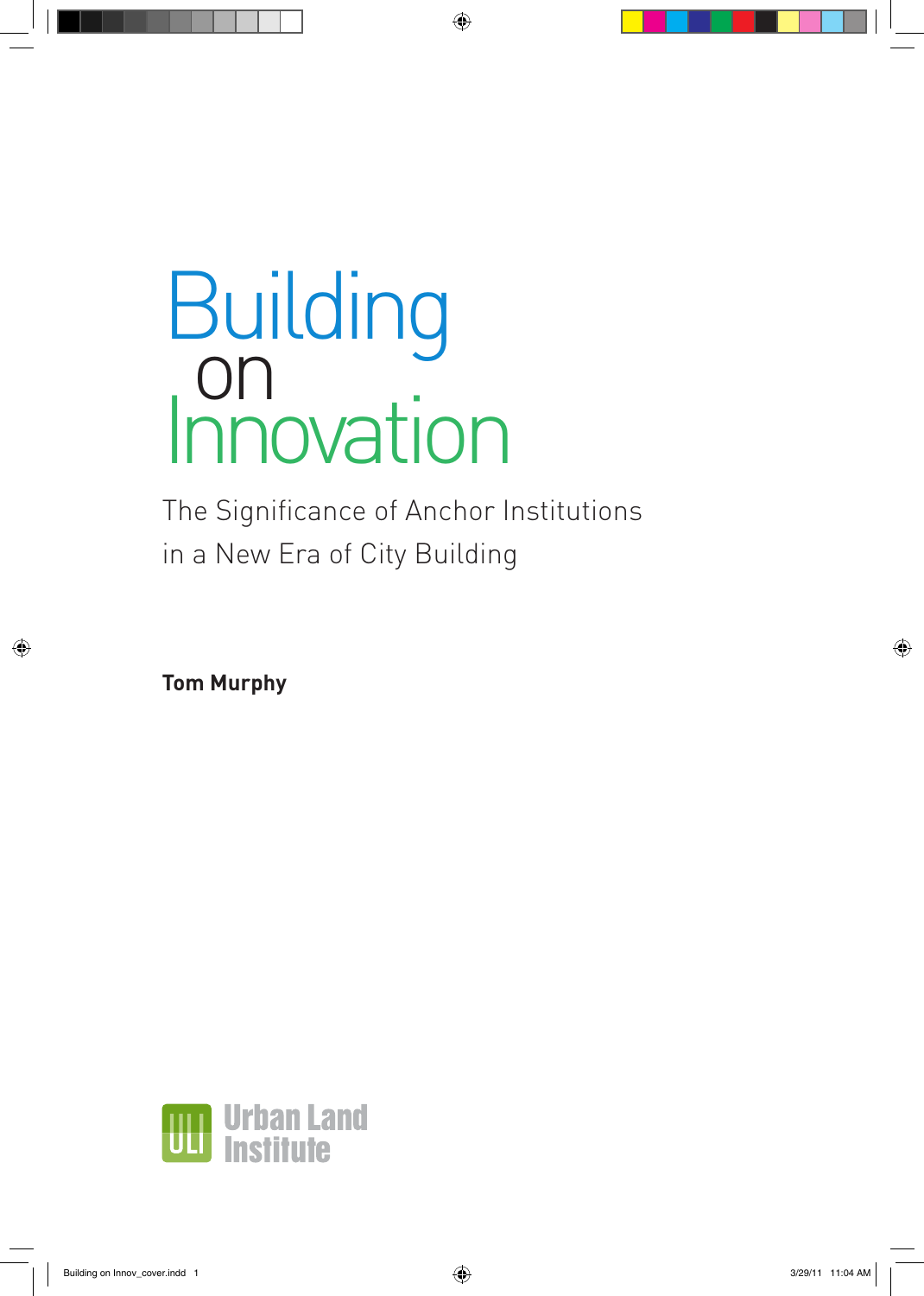# Building on<br>Innovation

The Significance of Anchor Institutions in a New Era of City Building

# **Tom Murphy**

Senior Resident Fellow ULI/Klingbeil Family Chair for Urban Development

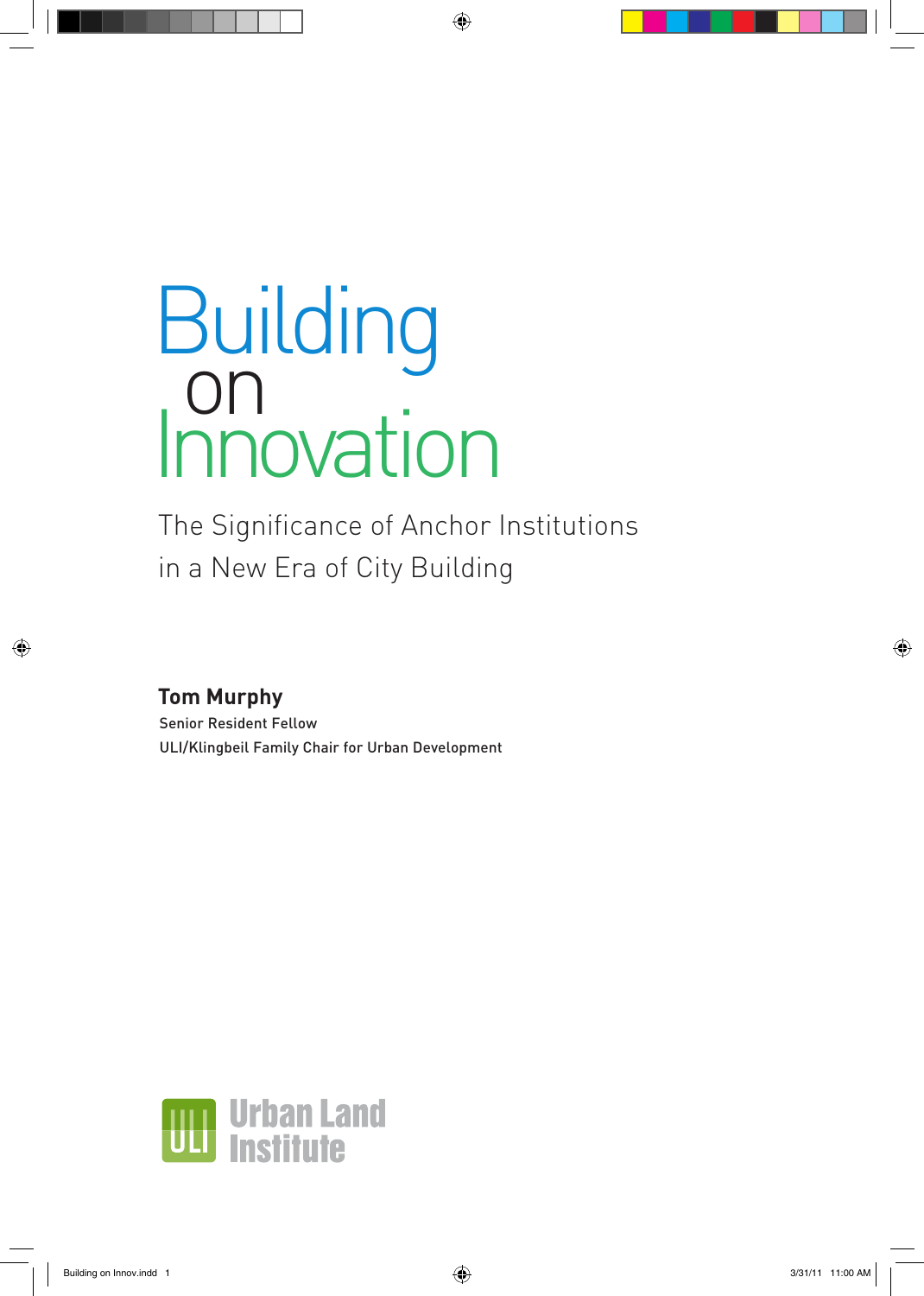## **About the Urban Land Institute**

The mission of the Urban Land Institute is to provide leadership in the responsible use of land and in creating and sustaining thriving communities worldwide. ULI is committed to

- **o** Bringing together leaders from across the fields of real estate and land use policy to exchange best practices and serve community needs;
- **o** Fostering collaboration within and beyond ULI's membership through mentoring, dialogue, and problem solving;
- Exploring issues of urbanization, conservation, regeneration, land use, capital formation, and sustainable development;
- Advancing land use policies and design practices that respect the uniqueness of both built and natural environments;
- **o** Sharing knowledge through education, applied research, publishing, and electronic media; and
- **o** Sustaining a diverse global network of local practice and advisory efforts that address current and future challenges.

Established in 1936, the Institute today has nearly 30,000 members worldwide, representing the entire spectrum of the land use and development disciplines. ULI relies heavily on the experience of its members. It is through member involvement and information resources that ULI has been able to set standards of excellence in development practice. The Institute has long been recognized as one of the world's most respected and widely quoted sources of objective information on urban planning, growth, and development.

## **ULI Senior Staff**

**Patrick Phillips** Chief Executive Officer

**Cheryl Cummins** Executive Officer

**David Howard** Executive Vice President Development and ULI Foundation

**Maureen McAvey** Executive Vice President ULI Initiatives

## **Project Staff**

**Shannon Murphy** Research Consultant

**John McIlwain** Senior Resident Fellow ULI/J. Ronald Terwilliger Chair for Housing

**Maureen McAvey** Executive Vice President ULI Initiatives

**Uwe Brandes** Vice President ULI Initiatives

**Matthew F. Johnston** Research Manager ULI Initiatives

**James A. Mulligan** Managing Editor

**Laura Glassman, Publications Professionals LLC** Manuscript Editor

**Betsy VanBuskirk** Creative Director

Recommended bibliographic listing:<br>Murphy, Tom. *Building on Innovation: The Significance of Anchor Institutions*<br>*in a New Era of City Building.* Washington, D.C.: Urban Land Institute, 2011. ULI catalog number: B38 ISBN: 978-0-87420-158-1

Copyright 2011 by the Urban Land Institute 1025 Thomas Jefferson Street, NW Suite 500 West Washington, DC 20007-5201

All rights reserved. No part of this book may be reproduced in any form or by any means, electronic or mechanical, including photocopying and recording, or by any information storage and retrieval system, without written permission of the publisher.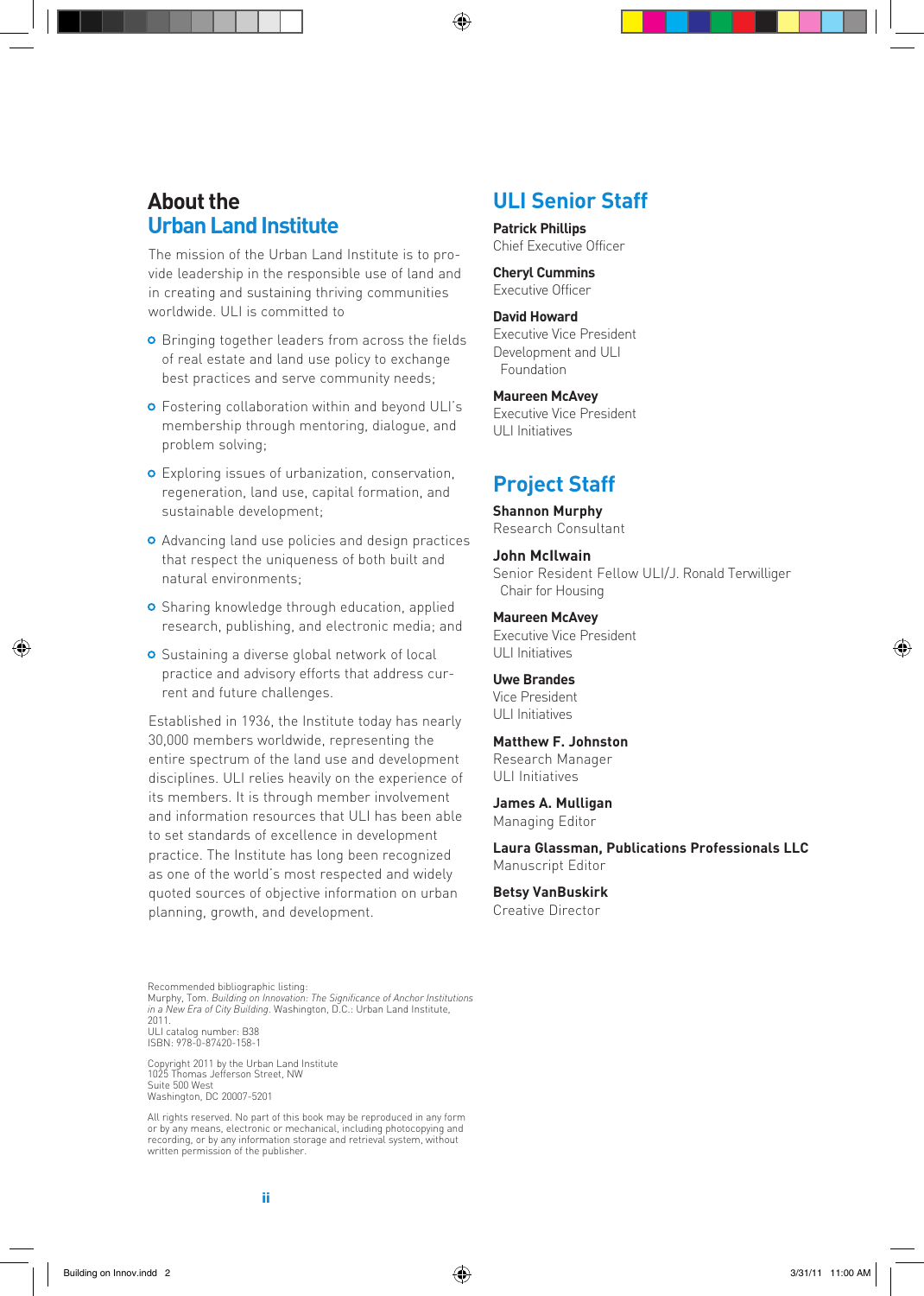# **Contents**

## **2 Building on Innovation**

- Understanding the Past, Dissecting the Future
- Getting the Basics Right
- Sustained Economic Growth
- The World's Preeminent Research Institutions
- 12 Creating Successful Public/Private Partnerships

## **Finding the Money**

- Metropolitan Impacts
- Looking Ahead
- 20 Building a 21st-Century City

# **A Moment in Time**

## **The Bottom Line**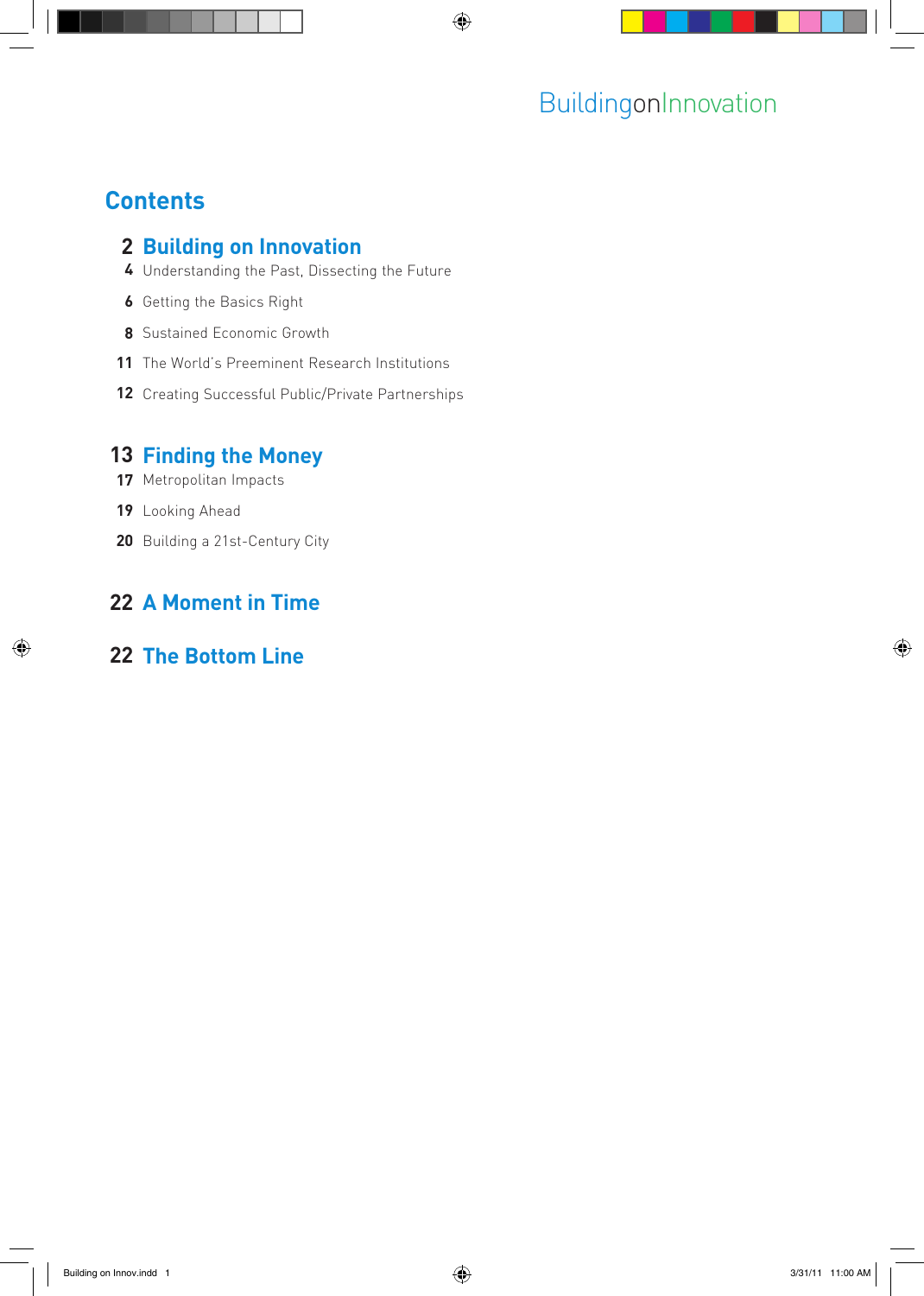The innovation economy is sweeping away the old rules of city building in the United States and "anchor institutions"—research hospitals and universities—have become one of the primary drivers of this community-based change. At one time, companies could operate independently of community development factors, make industrybased acquisitions or mergers, forgo partnerships with the public sector, and forge their independent path to thriving business and enterprise value. Today, the technology and information economy has created a tempo of quick-speed change and public/private community interdependencies that have grown so great they have generated a new paradigm of local economic development and city building.

In just 20 years, metropolitan Boston has lost more than 100,000 manufacturing jobs while adding nearly 200,000 jobs in education, professional services, and health care–related sectors. Baltimore, Denver, and San Francisco now have double or even triple the jobs in educational, professional, and health services as in manufacturing. The capacity of communities to achieve economic resiliency amid these tectonic shifts will determine the difference between prosperous and failed local economies.

Land use decisions lie at the center of this capacity to succeed. A community's ability to reuse its former manufacturing sites, to synergistically locate technology companies near research labs and each other, to encourage the growth of anchor institutions, and to build vibrant, engaging, and modern places to live and play is central to its competitiveness.

#### **At the heart of these local economic development challenges lie the often overlooked anchor institutions of hospitals and universities that are the heavyweights of local employment and globally competitive innovation.**

The United States leads the world in higher education, health care delivery, basic research, and venture capital investment. Other economies seek to catch up. For individual communities in the United States to retain their quality of life, relationships between the public, private, and nonprofit sectors need to adapt to the new reality of the global innovation economy. Local leaders need a greater understanding of the desirability for business, institutions, and governments to mutually support each other rather than to be at loggerheads in the effort to nurture an agile workforce.

These relationships play out at several levels, but radical change is necessary at the local and metropolitan levels. Across this country, millions of manufacturing jobs have moved off shore as the information and technology economy has evolved. The pace of change continues to accelerate, and leaders at all levels need to act with common purpose to generate new wealth for communities. Metropolitan regions are increasingly being acknowledged as the laboratory for competition, learning, innovation, and change. The cumulative impact of local land use strategies and real estate investments is playing a decisive role in positioning communities for tangible growth and long-term prosperity.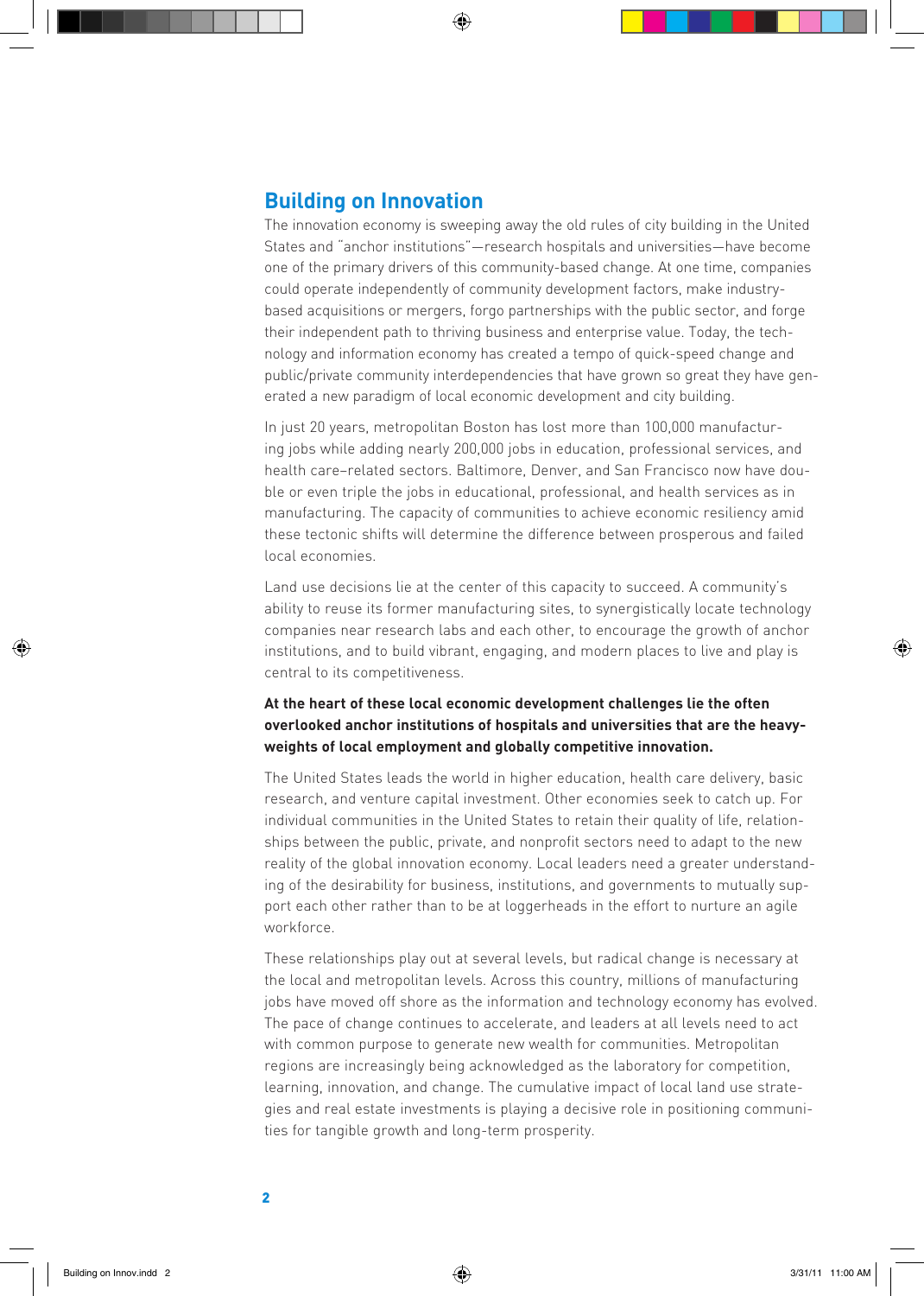The global marketplace for private sector investment is more mobile than ever. Investors and entrepreneurs want to see a community and its leadership moving to the future before allocating their time and capital. A city hoping to have a thriving and sustainable economy needs to be a place that demonstrates a track record of effective partnerships for this type of ongoing innovation to occur.

#### **The ability of the United States to compete depends on countless decisions by thousands of local leaders in virtually every community.**

Unlike other countries, where education, land use, and industrial policies are centrally planned, in the United States, many strategic policies and decisions are shaped and implemented at the local level. With more than 74,019 local governments and 13,506 school districts in the United States, local leaders must deliberately choose to invest in the future, be entrepreneurial, and build the critical public/private partnerships necessary to harness the strengths of the community and the region.

#### **The success of institutions in becoming drivers of innovation and community development lies in their ability to link local networks of intellectual and business infrastructure.**

Locally elected school boards determine the cost and quality of education, and it is overwhelmingly paid by local taxes. Local real estate interests and public leaders control and determine the quality and type of land use. To unleash these transformative economic drivers requires strong regional and local strategies and crosssector collaborations.

This paper builds on the following three assumptions before offering some strategies for success:

- 1. Cities and their metropolitan regions will succeed only if they are managed well and adequately provide basic services.
	- Cities need to be clean and safe.
	- o Cities need to be educating their workforce for the jobs of the future.
	- o Cities need to offer a reasonable cost of living.
- 2. Cities will succeed if they commit to economic innovation and embrace crosssector collaboration and partnerships.
	- o Some cities already have the raw materials in existing research activities being undertaken at universities and medical institutions intent on commercializing their research.
	- **O** Some cities have fostered public/private/university partnerships to drive their economic transformation and to help foster an entrepreneurial climate in their community.
	- **O** Some cities recognize the need to attract various forms of venture capital available to invest in local business creation.
- 3. Cities will succeed if they provide vibrant places to live, plan regionally to maximize quality of life, and provide diverse housing choices and sustainable infrastructure.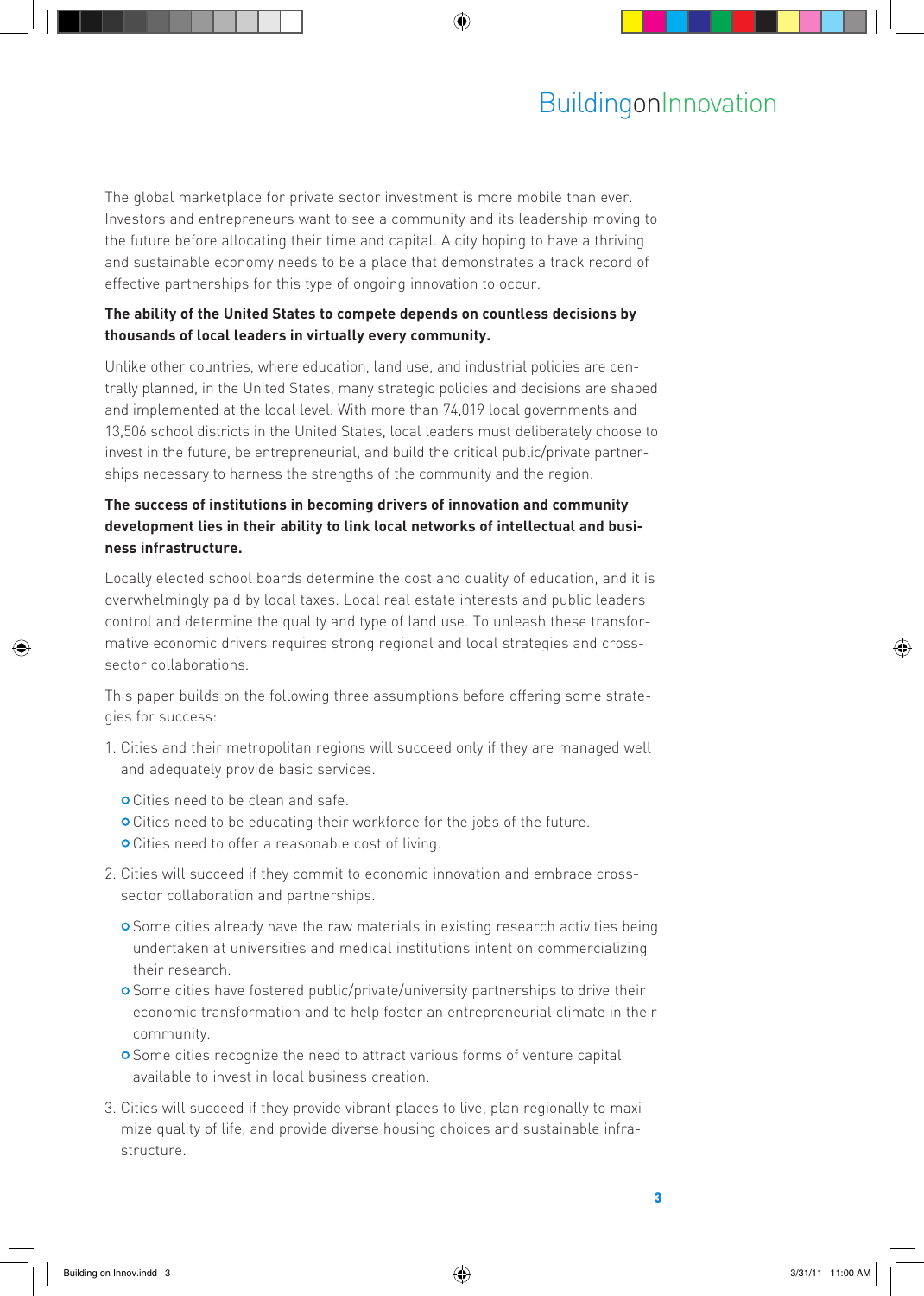#### **Understanding the Past, Dissecting the Future**

For the purpose of this paper, ten cities were selected to highlight the potential for change and to showcase the opportunities for growth when the raw materials of the innovation economy are met with public leadership and engagement. The ten metropolitan areas are a cross section of communities around the country that either have been created as a result of innovation strategies, such as the Research Triangle, North Carolina, or have re-created themselves like Baltimore and Pittsburgh. A third category includes communities that have definitively positioned themselves on the global stage as drivers of innovation, including San Francisco/San Jose and Boston. Each of these places tells a somewhat different story, but over the past 20 years, all of these metropolitan areas have dramatically changed and are in the midst of advancing their own transformations into thriving new-economy communities.

In every case, these changes happened over years—and most often over several decades. Often the community's response, in the midst of declining and changing employment, looks better after the crisis than it did in the middle of it. In other words, no one game plan applies. These communities were often reacting to incredibly challenging situations, and they responded with creativity and resiliency, bringing together a great cross section of individuals, groups, and visions. For thousands of years, cities have been reinventing themselves, and American cities have thrived through constant reinvention. What is now new is the global nature of the competition, the rapidity of change, and the need for communities to form partnerships across traditional boundaries.

Table 1 shows the significant losses—and increases—in employment in the ten selected cities compared to the nation as a whole. Critical to each community are

| Metro Area           | <b>Manufacturing</b> |                            |                         | <b>Professional and</b><br><b>Business Services</b> |                     |                         | <b>Education and</b><br><b>Health Services</b> |                     |                         |
|----------------------|----------------------|----------------------------|-------------------------|-----------------------------------------------------|---------------------|-------------------------|------------------------------------------------|---------------------|-------------------------|
|                      | 1990<br>(thousands)  | 2010<br><i>(thousands)</i> | $\frac{0}{n}$<br>Change | 1990<br><i>(thousands)</i>                          | 2010<br>(thousands) | $\frac{9}{6}$<br>Change | 1990<br><i>(thousands)</i>                     | 2010<br>(thousands) | $\frac{0}{n}$<br>Change |
| Research<br>Triangle | 76.9                 | 62.1                       | $-19$                   | 62.4                                                | 121.4               | 95                      | 51.6                                           | 118.5               | 130                     |
| San Diego            | 123.4                | 90.7                       |                         | 124.1                                               | 198.8               |                         | 84.1                                           | 147.4               |                         |
| Philadelphia         | 246.9                | 130.1                      | $-47$                   | 213.6                                               | 286                 | 34                      | 278.3                                          | 434.5               | 56                      |
| <b>Boston</b>        | 205.8                | 92                         |                         | 226.1                                               | 296.1               |                         | 267.2                                          | 378.5               |                         |
| Seattle              | 222.2                | 169.1                      |                         | 138.8                                               | 224.7               |                         | 114.8                                          | 213.7               |                         |
| Houston              | 201.5                | 221.8                      |                         | 208.3                                               | 349.3               |                         | 161.3                                          | 309.5               |                         |
| Denver               | 84.8                 | 59                         | $-30$                   | 129.5                                               | 202.6               | 56                      | 72                                             | 143.9               | 100                     |
| <b>Baltimore</b>     | 128.5                | 59.5                       |                         | 123.1                                               | 191.4               |                         | 145.8                                          | 244.6               |                         |
| San Francisco        | 170.5                | 113.4                      | $-33$                   | 275.7                                               | 339.8               | 23                      | 173.7                                          | 235.5               | 36                      |
| Pittsburgh           | 130.6                | 85.5                       |                         | 126.6                                               | 155.6               |                         | 160.2                                          | 239.8               |                         |
| U.S. Total           | 17,695               | 11,743                     | $-34$                   | 10,848                                              | 16,991              | 57                      | 10,984                                         | 19,838              | 81                      |

#### **Table 1: Employment Changes in Select U.S. Metropolitan Areas, 1990–2009**

Source: U.S. Bureau of Labor Statistics.

Note: The highlighted rows indicate a metropolitan area studied for this paper.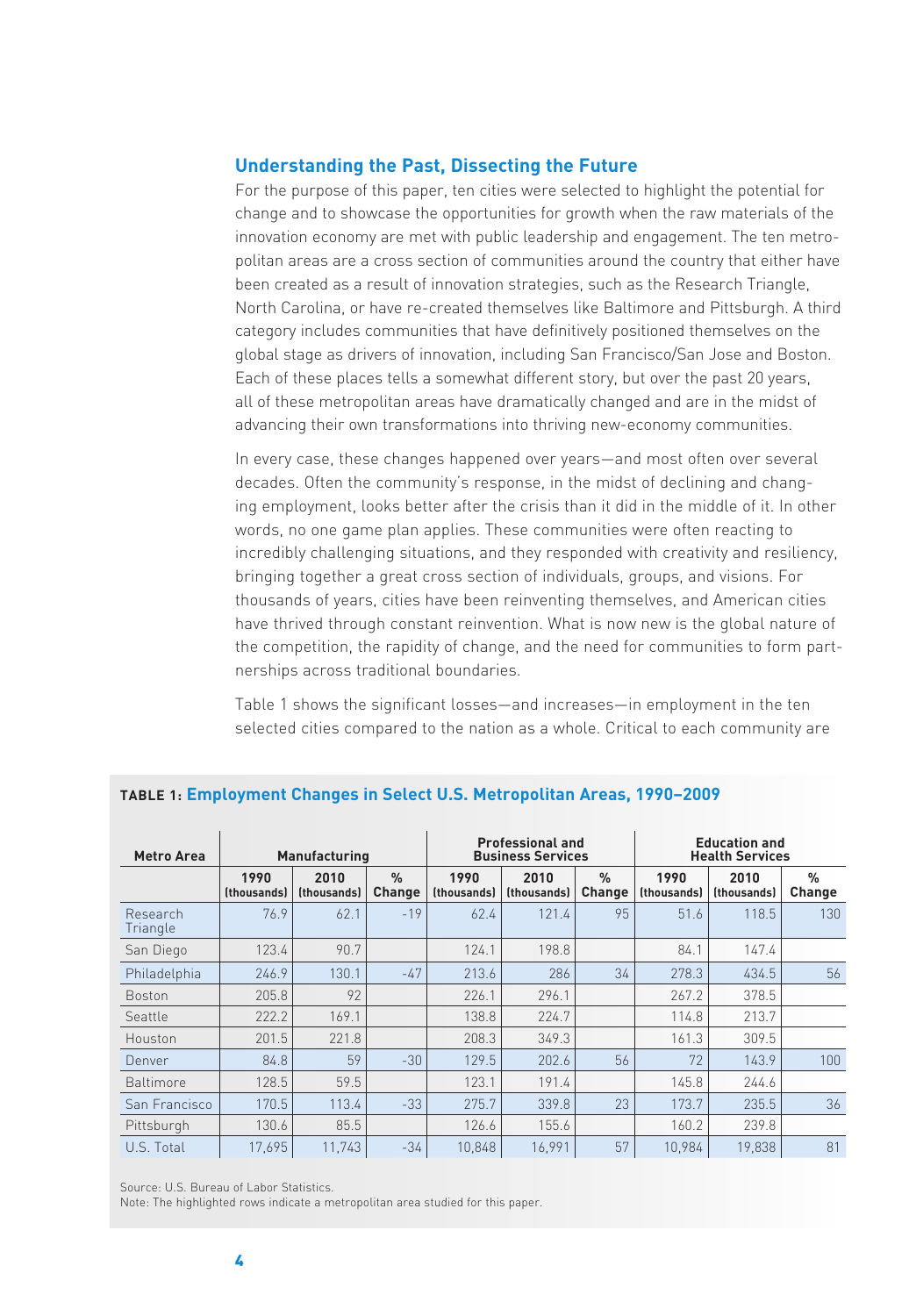the offsetting increases in job production in the education, and health and professional services sectors of the local economy.

Dedicated partnerships are necessary to advance educational aspirations, investments in research, and coordination to transfer research knowledge into commercial applications and products. Recently at an Urban Land Institute (ULI) conference, a panelist repeated an oft-used phrase—"governments just need to get out of the way"—in referring to efforts to improve the economy. Although a popular sentiment, in fact, in many ways the opposite is true if communities are to align their resources in the context of globally competitive economic development. Communities with strong private and public leadership are more likely to succeed.

Today, cities and metropolitan regions are in a far more competitive environment than ever before. American states used to be dominated by one or two large cities. Of course, regional competition for jobs, corporate expansion, and quality of

## **Leadership in Working Together: The Research Triangle**

For the Research Triangle in North Carolina, the story goes back to 1959; six business leaders in Raleigh had been rained out of their golf game and were sitting in the clubhouse. They were lamenting the fact that they were sending their sons and daughters to college only to have them move elsewhere because employment choices in the Raleigh area were largely limited to tobacco, lumber, and furniture. These visionaries proceeded to organize the Research Triangle—buying 4,600 acres (1,850 ha) of land, creating a plan for a new local economy, forming university partnerships, and exercising public leadership. The rest is history. Research Triangle is now the largest high-tech research park in North America, boasting 20 million square feet (1,858,061 m²) of developed space and home to 157 companies, employing 39,000 people. It is a center of innovation.

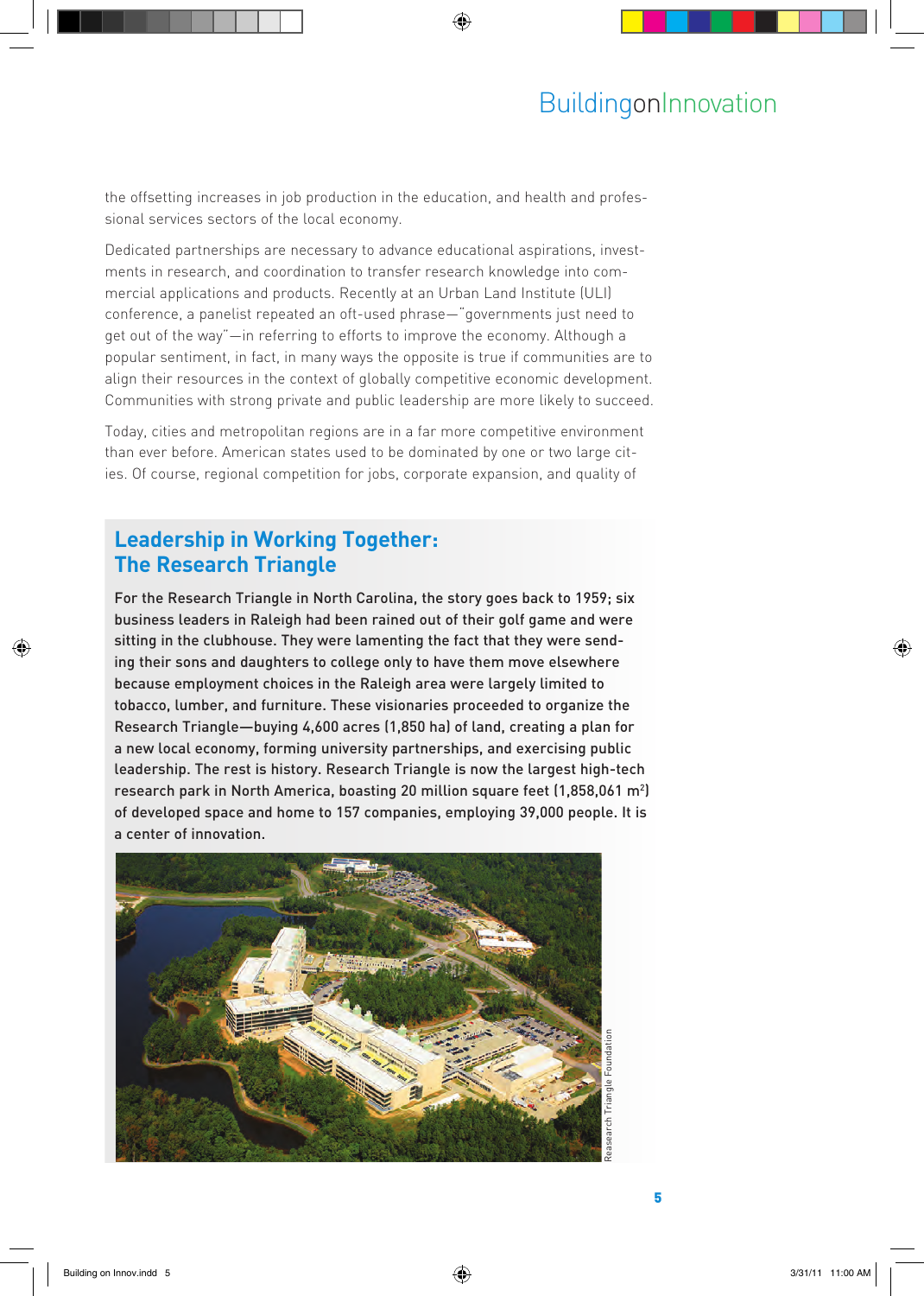life was ongoing, but the game has recently changed forever. Today, competition is fierce—among metropolitan areas, regions, countries, and continents.

Whereas until now diverse employment opportunities and quality-of-life issues have been the two imperatives for cities to succeed, today the ability to create and reinvent economic engines, marketplace synergies, and corporate enterprise offshoots is required. For many years, the emphasis was on job creation—often at the expense of the quality of life. The rules have changed. The forces of global trade, new requirements for energy and infrastructure, climate change impacts, technological innovation, and demographics are redefining the critical elements cities need to compete and succeed.

#### **Getting the Basics Right**

Certain threshold requirements exist for cities to succeed in the new economy:

- **Cleanliness and safety:** Efficient delivery of basic services, including security, cleanliness, and basic competency in good government, is essential. Without safety and cleanliness, no city can excel at providing new benchmarks of economic competitiveness. The improvement in urban management techniques over the past decade has enhanced police performance significantly. As an example, the CompStat program created in New York City tracks crime, and on a daily basis, it diverts and deploys resources as needed using a modern GPS system. This aggressive management and use of technology is credited with cutting the murder rate in New York City from over 2,000 in 1990 to under 500 by 2009. This leadership and use of technology has resulted in New York consistently having one of the lowest overall crime rates per capita in the nation.
- **An educated workforce:** Besides providing for safety, the single most important service that governments can offer in partnership with other institutions is education. Table 2 illustrates the percentage of the local workforce with various levels of educational attainment. Communities such as Seattle and Boston had a relatively well-educated workforce in 1990 so the changes were not as dramatic; in cities such as Pittsburgh and Baltimore, the changes have been impressive. Houston and San Diego continue to have a less well-educated workforce, with a lower percentage of college graduates, in part because these cities have experienced a significant increase in foreign immigrants.

In particular, an increasing percentage of college-educated individuals reflects an accelerating change in a community as its economy shifts. If the educational basis of a community is not rising, the lack of a qualified workforce will impede the community's ability to capture technology based jobs. Of particular importance is the increase in graduate degrees in Boston, San Francisco, and the Research Triangle. Graduate and doctorate degrees bring the research dollars. In many ways, cuttingedge researchers are now like free agents in major-league sports, requiring high salaries, first-rate research facilities, and strong support staff. They then are expected to deliver the "wins," the breakthrough technology results.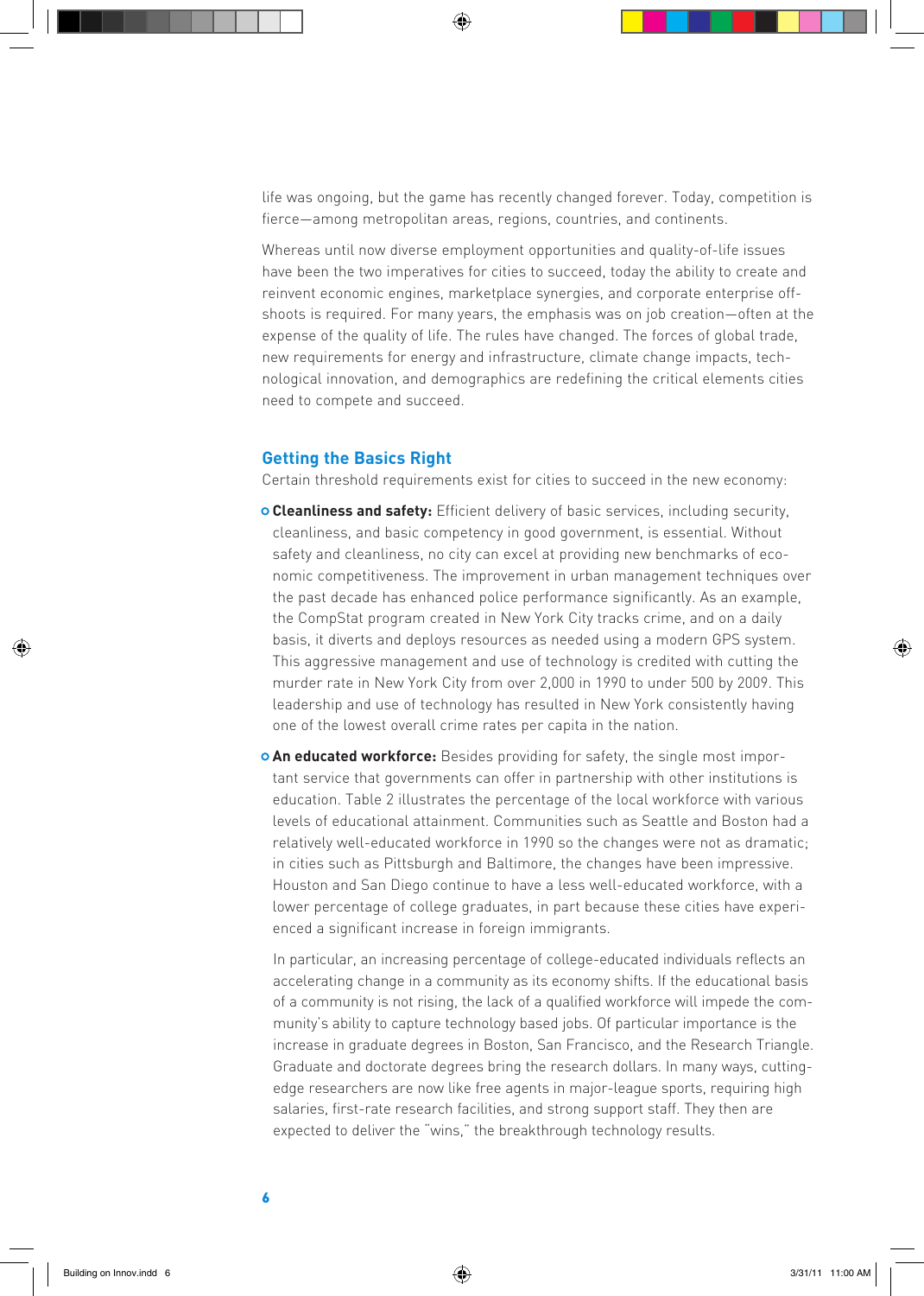| <b>Metro Area</b> | <b>High School</b><br>Graduates (%) |      | <b>Bachelor's Degree</b><br>(%) |      | <b>Graduate Degree</b><br>(%) |      |
|-------------------|-------------------------------------|------|---------------------------------|------|-------------------------------|------|
|                   | 1990                                | 2009 | 1990                            | 2009 | 1990                          | 2009 |
| Research Triangle | 82                                  | 88   | 20                              | 26   | 12                            | 18   |
| San Diego         | 82                                  | 85   | 16                              | 22   | 9                             | 13   |
| Philadelphia      | 76                                  | 87   | 14                              | 19   | 8                             | 13   |
| <b>Boston</b>     | 81                                  | 91   | 17                              | 24   | 11                            | 18   |
| Seattle           | 88                                  | 91   | 21                              | 24   | 9                             | 13   |
| Houston           | 75                                  | 80   | 17                              | 18   | 8                             | 10   |
| Denver            | 86                                  | 89   | 20                              | 25   | 9                             | 13   |
| <b>Baltimore</b>  | 75                                  | 88   | 14                              | 20   | 9                             | 15   |
| San Francisco     | 82                                  | 87   | 22                              | 27   | 13                            | 17   |
| Pittsburgh        | 77                                  | 91   | 12                              | 17   | 7                             | 11   |
| U.S. Total        | 75                                  | 85   | 13                              | 18   | 7                             | 10   |

#### **Table 2: Educational Attainment in Select U.S. Metropolitan Areas, 1990–2009**

Source: American Community Survey, U.S. Census Bureau.

**Cost of living and quality of life:** In addition to the availability and skill set of the local workforce, the underlying cost of living plays a role in encouraging new business and innovation. In many parts of the country, the high cost of housing drove people to the outer-edge developments. Few jobs existed in those areas. As the recession hit and some jobs were lost, the cost of gas and transportation increased, leaving households more strapped for cash; many lost their homes. The nexus of jobs with housing is an ongoing challenge, particularly as local governments cut back transit service to less-populated suburban districts. The cost of housing and transportation are the two largest segments in determining a community's cost-of-living score.

Increasingly, playgrounds, bike trails, ballfields, and parks are a major defining element of a community's "livability." Examples of significant investments in parks include Millennium Park in Chicago, City Gardens in St. Louis, and Discovery Green in Houston. These parks are seen as investments in a number of ways, increasing real estate values on adjacent property and providing new places for civic activity.

The quality and responsiveness of local government encourages—or deters growth and creativity. Local leaders and governments can embrace major institutions and civic leaders, or they can assume that they are to be fought at every opportunity.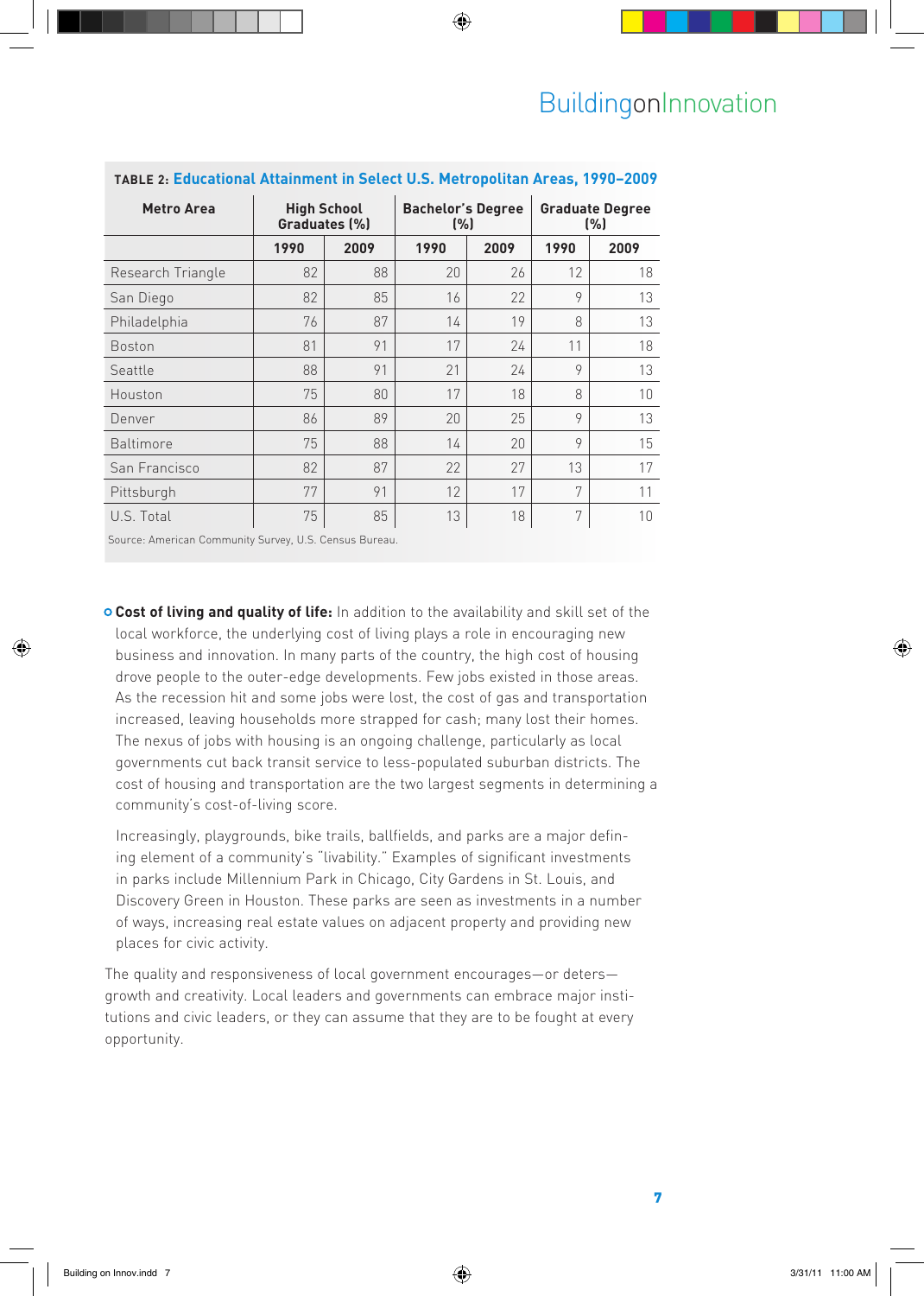#### **Sustained Economic Growth**

Every community with a hospital or a university believes it can create a "new" economy. State and local governments have partnered with research institutions and private investors to nurture homegrown startup technology companies and to encourage major research institutions to relocate and engage local business communities.

Local innovation initiatives can be found across the country:

- The state of Florida and The Scripps Research Institute (TSRI) formed a partnership in 2006 to expand TSRI from La Jolla, California, to open a biomedical research facility in Jupiter, Florida. The Florida legislature appropriated \$310 million to fund the investment. The local governments made available 170 acres for the development of the campus and research facilities. More than 100 acres (40 ha) of land was committed for future technology development accommodating as much as 8 million square feet (743,224 m2 ) of new space. Since 2006 the facility has grown to 367 staff members. It has been the catalyst for the attraction of two additional research facilities: the Max Planck Institute and the Torrey Pines Institute. Additionally, Florida Atlantic University has located a postdoctoral and medical school at the campus. The Florida legislature approved investment of \$350 million of pension funds in venture capital firms to support startup companies resulting from the research. This coordinated state and local leadership and funding is one example of forward planning and implementation to change local economic conditions.
- Louisiana and the federal government are building a \$2 billion medical complex in New Orleans composed of a new Louisiana State University medical center (\$1.2 billion) funded by the state and a new Veterans Administration complex (\$800 million) replacing those facilities lost during Hurricane Katrina. These new facilities not only will serve patients and clientele but also are intended to stimulate related health care technology industry.
- o In Las Vegas, an effort to broaden the employment base led the city to partner with the Cleveland Clinic and private contributors to build the \$100 million Cleveland Clinic and the Lou Ruvo Brain Center for research and cutting-edge neurological treatment. The building was designed by Frank Gehry and is part of a larger development plan known as Symphony Park, which includes the \$470 million Smith Center for the Performing Arts with additional plans for offices and housing. Newland Communities master planned the 61-acre (25-ha) site and is overseeing its development in partnership with the city, which owned most of the land. When completed, the development will represent a \$2.8 billion investment. Dan Van Epp, chief financial officer of Newland Communities, commented that "the development is a good model of a public/private partnership at a number of levels, between the Cleveland Clinic and the Ruvo Family; between the cultural, medical, retail, commercial, and housing developments; and, of course, between Newland Communities and the city in our role as master planner and developer. It has been a good experience." Already, Cleveland Clinic is negotiating to expand its facilities in Symphony Park.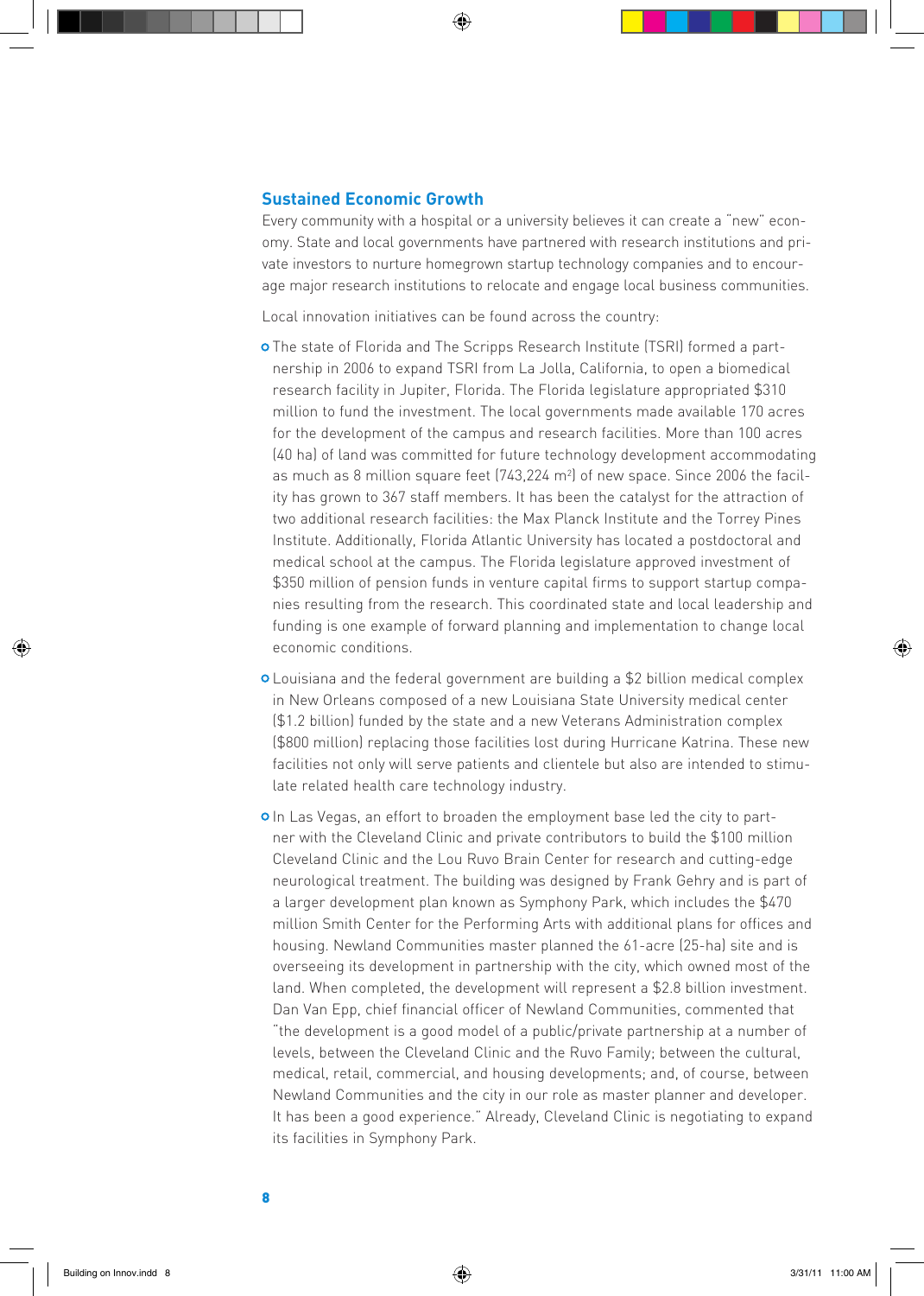## **Ben Franklin Technology Partners, Pennsylvania**

Launched with high hopes in 1983, the award-winning Ben Franklin Technology Partners (BFTP) is one of the nation's longest-running technology-based economic development programs. These programs were created in Pennsylvania as a partnership between business, government, and universities at a time when many of the traditional industries were in serious decline. These programs have maintained strong bipartisan support from both Republican and Democratic governors over 27 years. The mission has been to accelerate the commercialization of technology by providing very early stage financing to aspiring entrepreneurs. The program has been consistently funded with at least \$20 million annually over its history. The funds are invested through four Innovation Centers located in Pennsylvania.

BFTP has provided both early-stage and established companies with funding, business and technical expertise, and access to a network of innovative, expert resources. The program has been replicated in Connecticut, Indiana, Kansas, Minnesota, New York, and Ohio. BFTP has a 3.5-to-1 return on investment for every state dollar invested. It is credited with boosting the state's economy by more than \$17 billion. Investments have generated 45,667 additional job-years in client firms and 80,160 job-years beyond those in client firms—for a total of 125,827 additional job-years.

These investments are just examples of what has happened in many areas of the country. Other examples that also provide early-stage financing for promising technologies are Georgia, Michigan, and Ohio. The employment changes in communities across the country are pointing to a major shift toward research, medical, and health care. Local economies will continue to have dominant industries, such as gambling in Las Vegas, tourism in Orlando, banking in Charlotte, and energy in Houston. A move toward economic diversification and innovation becomes an integral part of every successful community's economic development program. Private and public investments in research represent a huge industry in itself. Where these dollars go, the ability of a community to leverage them and to nurture startup companies or to attract others interested in the technology is remaking regional economies.

The United States continues to lead other countries in the critical investment of research from public, private, and philanthropic sources (see figure 1). The federal government is the single largest source of research investment, representing \$147 billion of almost \$400 billion invested in 2010 (see figure 2). Recent discussions in Congress about deficit reduction efforts include significant proposed reductions in federal research investments that could seriously undercut the country's historic position as a leader in innovation.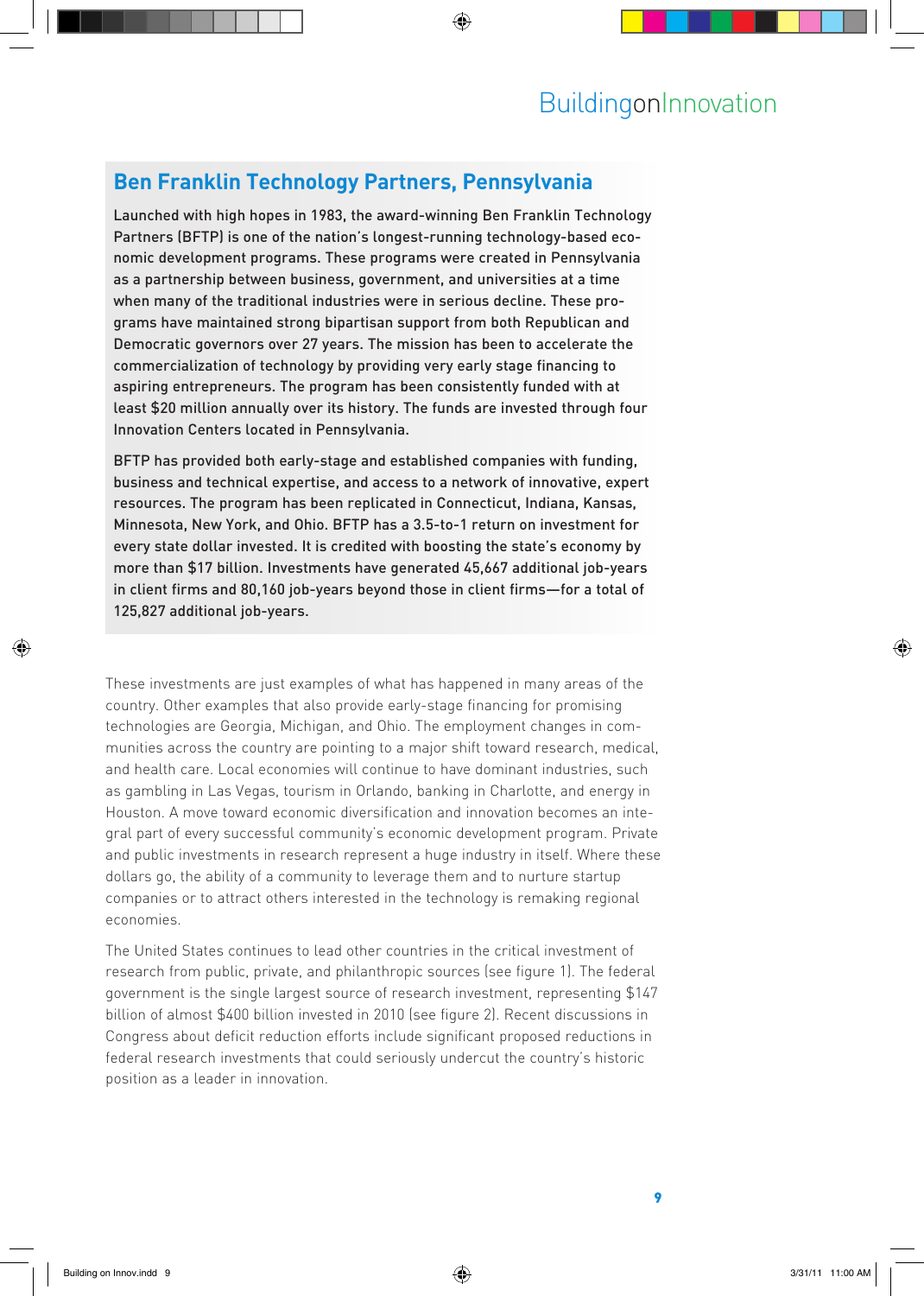

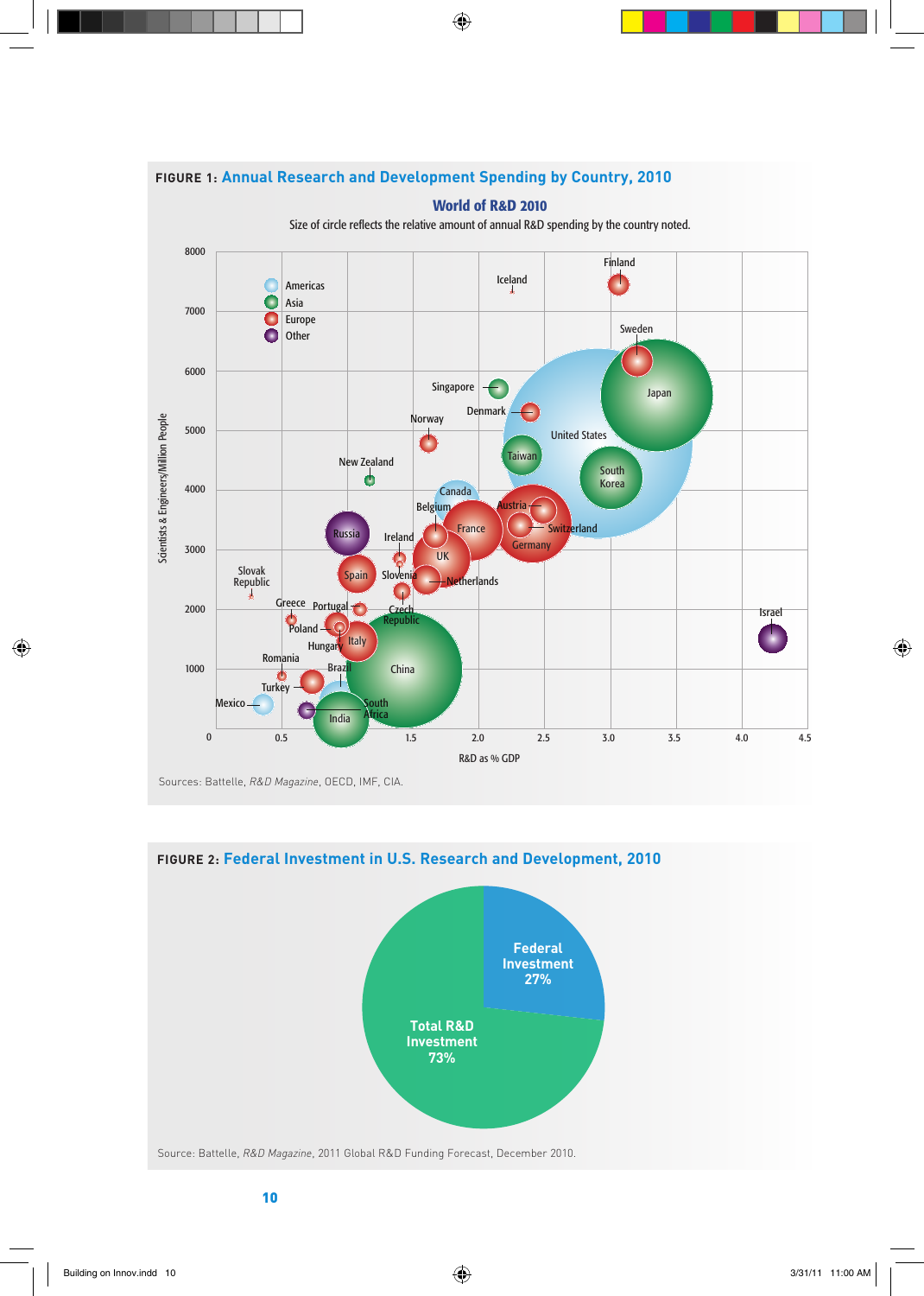#### **The World's Preeminent Research Institutions**

The United States continues to hold a dominant lead internationally in top research universities, with 17 of the top 20 institutions sprinkled across the country (table 3). Of these institutions, eight of the 17 are in the metropolitan areas discussed in this paper. Significant dollars continue to be spent on research at these and many other institutions. For example, almost \$48 billion was invested in research in the United States in 2007 at institutions across the country.

| Rank           | <b>Institution</b>                      | <b>Region</b>         |  |  |  |
|----------------|-----------------------------------------|-----------------------|--|--|--|
| 1              | Harvard University                      | Boston*               |  |  |  |
| $\overline{2}$ | University of California, Berkeley      | Berkeley*             |  |  |  |
| 3              | <b>Stanford University</b>              | San Jose*             |  |  |  |
| 4              | Massachusetts Institute of Technology   | Boston*               |  |  |  |
| 5              | University of Cambridge                 | United Kingdom        |  |  |  |
| 6              | California Institute of Technology      | Los Angeles           |  |  |  |
| 7              | Princeton University                    | New Jersey            |  |  |  |
| 8              | Columbia University                     | New York              |  |  |  |
| 9              | University of Chicago                   | Chicago               |  |  |  |
| 10             | University of Oxford                    | United Kingdom        |  |  |  |
| 11             | Yale University                         | New Haven             |  |  |  |
| 12             | <b>Cornell University</b>               | Ithaca, New York      |  |  |  |
| 13             | University of California, Los Angeles   | Los Angeles           |  |  |  |
| 14             | University of California, San Diego     | San Diego*            |  |  |  |
| 15             | University of Pennsylvania              | Philadelphia*         |  |  |  |
| 16             | University of Washington                | Seattle*              |  |  |  |
| 17             | University of Wisconsin-Madison         | Madison               |  |  |  |
| 18             | The Johns Hopkins University            | Baltimore/Washington* |  |  |  |
| 18             | University of California, San Francisco | San Francisco*        |  |  |  |
| 20             | The University of Tokyo                 | Japan                 |  |  |  |

#### **Table 3: World Rank for University Research Performance, 2010**

Source: Academic Ranking of World Universities (ARWU), Center for World-Class Universities and the Institute of Higher Education of Shanghai Jiao Tong University, China.

\* Indicates a metropolitan area studied for this paper.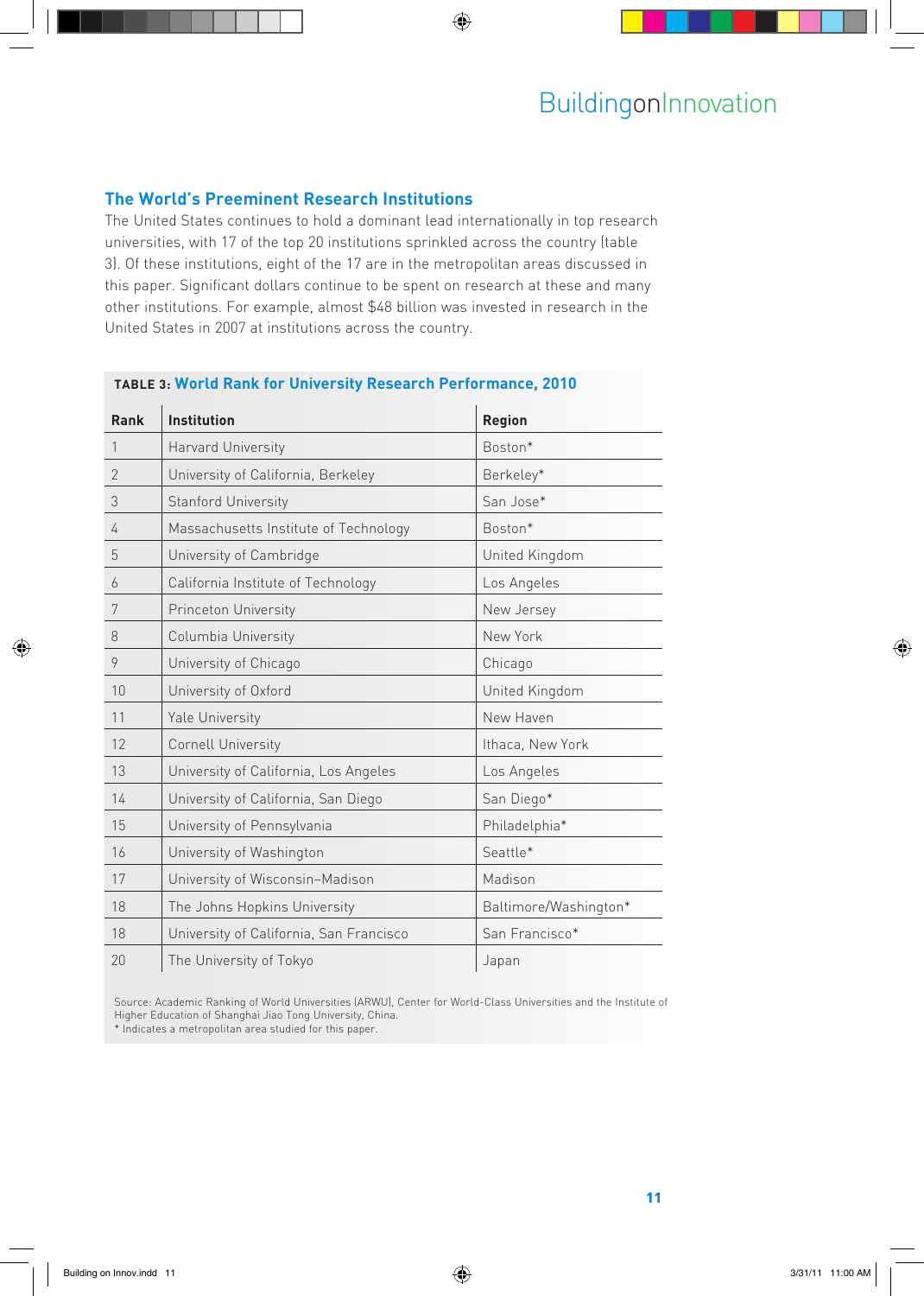#### **Creating Successful Public/Private Partnerships**

Although the investment of research dollars in institutions is an important ingredient in developing a new technology sector, it does not ensure that venture capital and startups will follow. The mix also includes such elements as the amount of early-stage capital available, the emphasis at the institutions on commercializing research, the degree of patent control, and the availability of the right type of real estate. Local governments can assist by providing surplus land, small business lending programs, and fast-track approvals.

A recent survey of global venture capital investors illustrates the importance of both the local business climate and the availability of research dollars as the two most important ingredients to encourage investment and growth of a technology sector.

To paraphrase, "it takes a whole village to grow a company"! The ability of local government to move beyond a stance of not impeding and into a position of creating a framework of support for investments in research activities—the raw material—is a decisive factor leading to success. The support of an entrepreneurial business climate by facilitating such elements as appropriate tax policies, land use approvals, and other regulations highlights the public/private partnership nature of each of the success stories throughout the United States.

The survey response from venture capital investors in figure 3 illustrates the importance of the milieu in which the startup company is operating. Most of these factors are out of the control of the local company and require favorable local governmental policies. By definition, a startup company does not yet have facilities staff, intergovernmental staff, or the other specialized personnel of a larger company. For every hour a small company spends on obtaining permits, locating appro-



#### **Figure 3: Factors for Favorable Attraction of Venture Capital Investment Globally**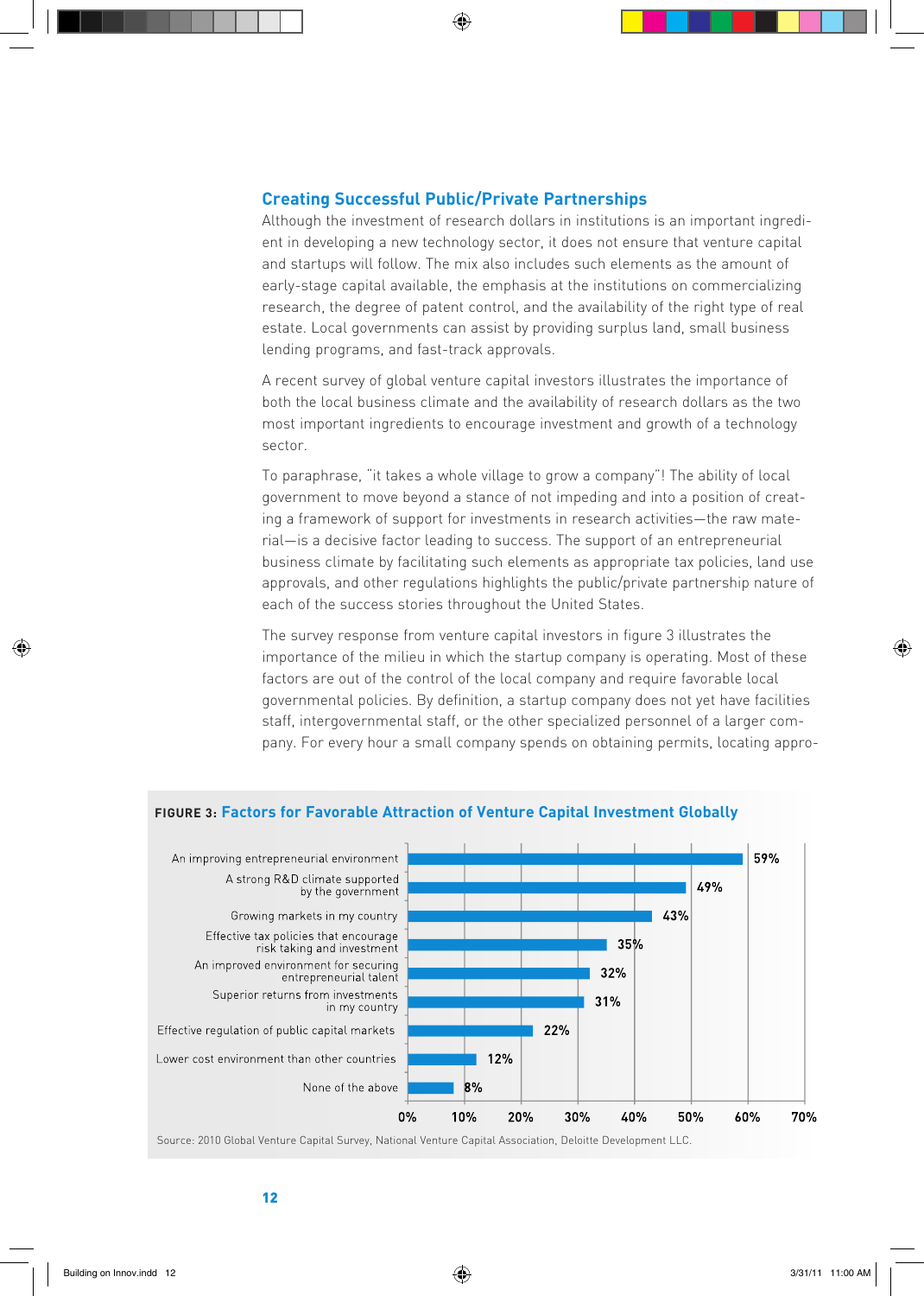priate facilities, obtaining required licensing, and doing paperwork, time is lost that could be spent on developing new products and transferring innovation into the marketplace. To resolve these issues, many economic development departments in larger cities have been effective in creating "one-stop shops" to speed companies through these processes. This pro-business, expediting process is critical to a small company's chances for success.

In many ways, the ability of a community to nurture a diverse economy and continually create and foster new business has become the most compelling challenge. Although real estate development and economic activity continue to be largely initiated by private entrepreneurs, increasingly an expectation exists that public officials will be more proactive in seeking real estate development and promoting economic activity. Communities will succeed where the civic and public leadership come together to share a common vision in the creation of a competitive, diverse economy and a vibrant community.

Today, the United States continues to be the place for innovation and patent registration. The United States not only encourages innovation and entrepreneurship, but it also has a well-recognized system of patent registration, laws governing intellectual capital, and legal enforcement of patent infringement. The United States continues to lead in the number of patents being issued, but China and other Asian economies have clearly increased their research efforts. The continued high-level investment in basic research by the U.S. federal government is essential to the long-term mastery of commercializing research.

## **Finding the Money**

In terms of venture capital investments by country, the United States continues to be the overwhelming global leader (figure 4). Despite other serious challenges associated with U.S. competitiveness in foreign markets, this leadership position in venture capital investment translates into a dominant position in the creation of new companies and the business of nurturing startup companies.

Early venture money is not distributed evenly across the country but largely concentrated in just two regions in the United States: Silicon Valley and New England (figure 5). These two areas dominate the market, capturing over 50 percent of the venture funds. Silicon Valley was originally driven by university research and the stories of well-known and dramatic technology upstarts. Over the last 30 years, much of the dominance of the San Francisco/San Jose region has been a result of private sector technology company creation and expansion. Indeed, the Silicon Valley story has itself become a local economic development strategy that has been exported and emulated by cities and regions around the world.

The ability of a community to attract venture capital becomes a critical piece of growing a technology community. If domestic venture capital is not readily available, startup companies will often "follow the money" and move their operations to the locations where financing is available. Often, venture capitalists prefer that. The relationship between receptivity of the local business community, availability of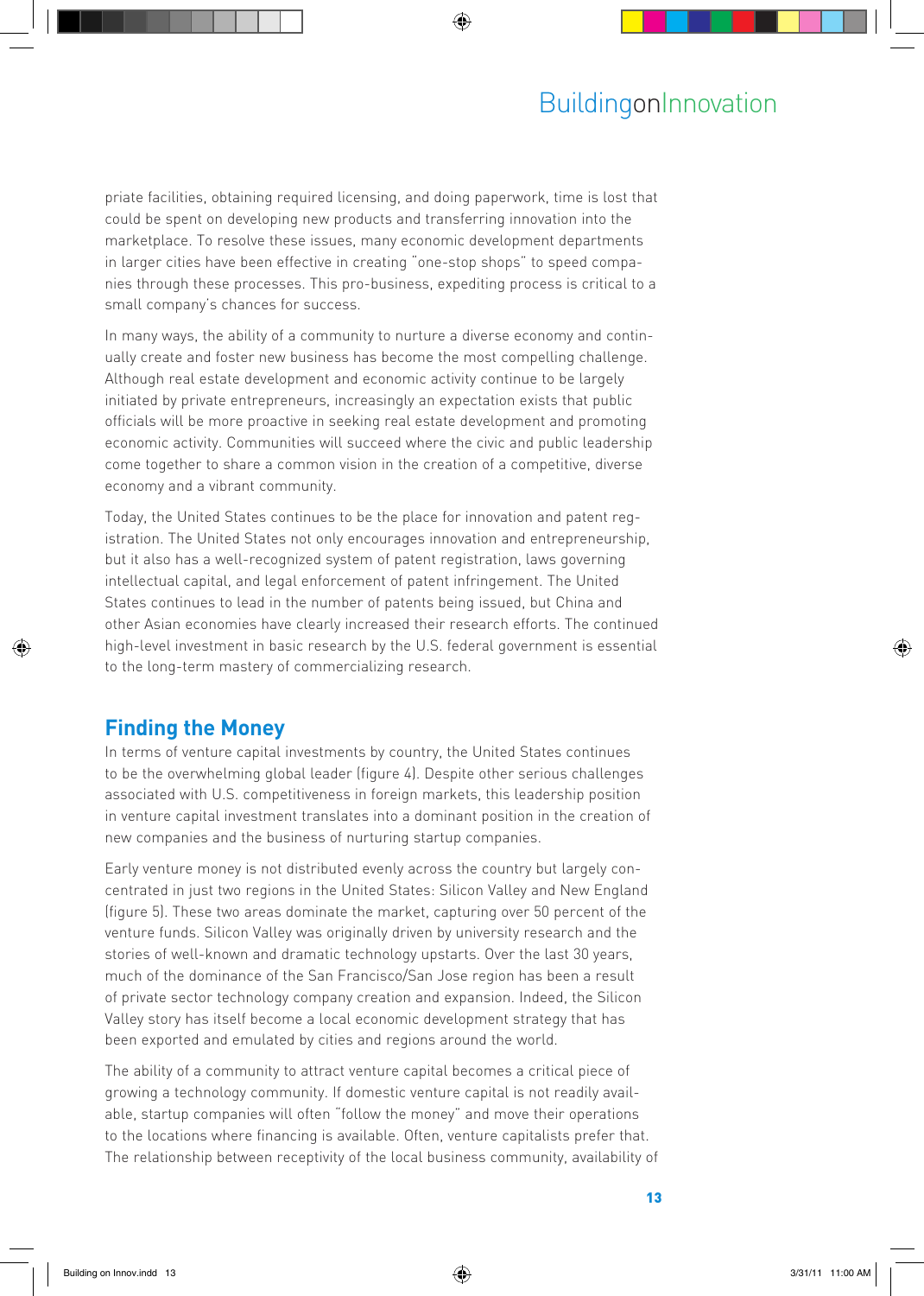



**Figure 5: Venture Capital Investments by U.S. Region, 2009**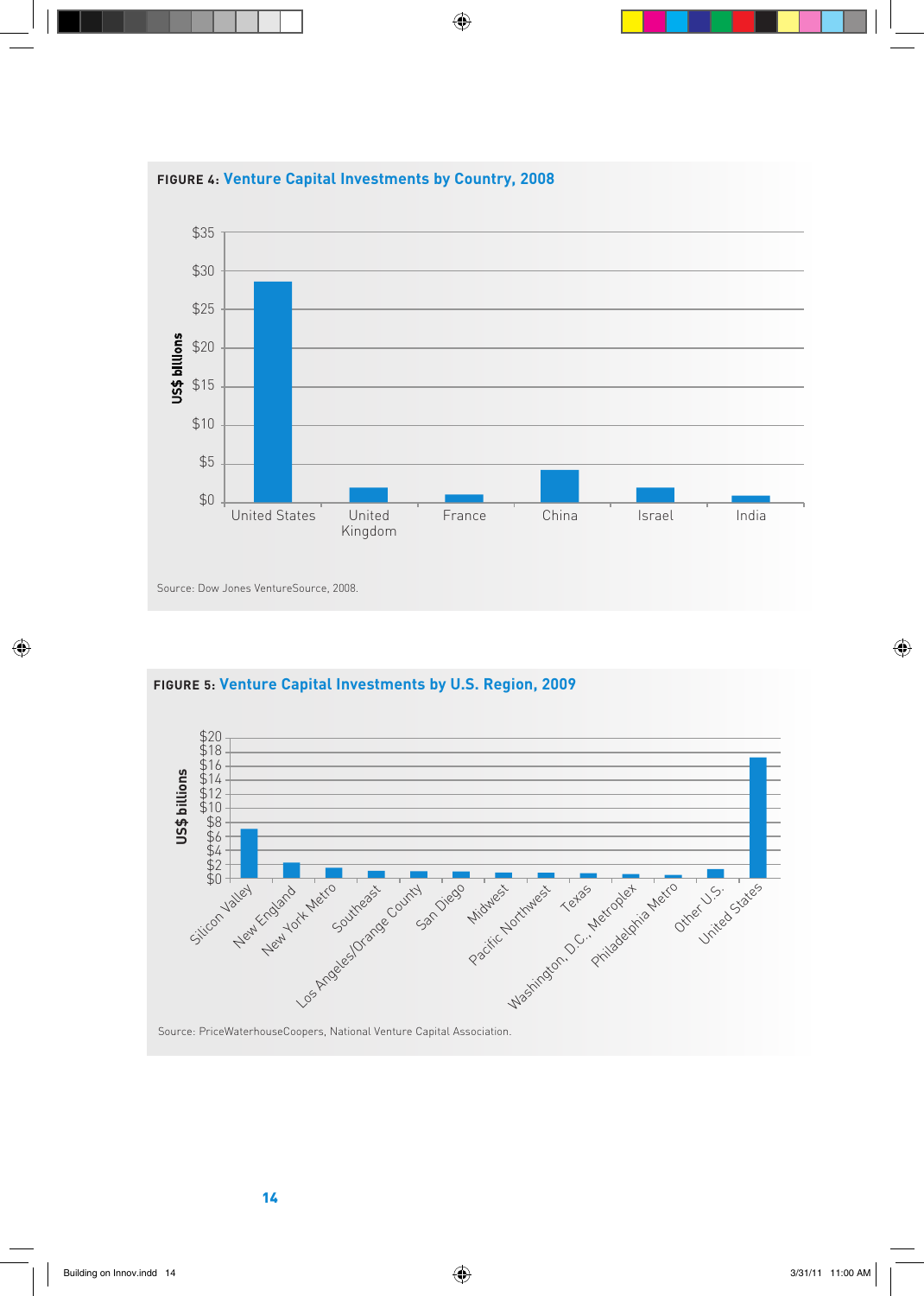skilled workers, and responsiveness and creativity of local government are all factors well known to venture capitalists and will often influence where they suggest new companies locate.

Table 4 illustrates the growth trends among cities in the number of newly created venture-backed companies, total dollars invested over time, and university research expenditures. In 1980, almost 90 percent of the venture capital invested in the United States was placed in only two states: Massachusetts and California. These markets have been attracting venture companies for years, particularly in Boston and San Jose, respectively. In many ways, growth in these larger neweconomy cities was organic and attributable to the sheer amount of research undertaken at local universities and the ready availability of venture capital and land or real estate.

Of strategic interest are the "up and comers"—the communities that have made major gains in attracting both research dollars and venture capital companies over the past decade. Cities such as Austin, Pittsburgh, and Seattle are becoming much more aggressive about encouraging venture investments and creating the business environments to allow thriving companies to grow. Conversely, when looking at university research expenditures, some communities with extensive university research funding have notably little venture activity. Baltimore, Chicago, and Houston, for example, all appear to have lost ground or missed opportunities in this area over the past decade. The up and comers like Pittsburgh and the Research Triangle are communities where the civic and public leaders made a clear decision to intervene in the market with the goal of diversifying the economy.

In addition, these cities receive such accolades as mention on the "hot" lists of most livable cities. As an example, Pittsburgh—which 30 years ago was one of the most environmentally degraded cities in America—in 2011 has been ranked by the *Economist* and *Forbes* magazines as the most livable city in America. Other communities with world-class research and medical institutions such as Cleveland and Baltimore have not seen the same success. They have not gathered the leadership and entrepreneurship, in both the public and private sectors, to create a climate of innovation, shared vision, and progress.

Finding the money includes developing a whole array of potential investor vehicles. The largest single source of funds is the "angel" investor, providing over \$23 billion in 2005. Angels are generally individuals who provide capital to one or more startup companies. Venture capital firms are the second-largest source of capital, providing over \$22 billion in 2005. Whereas angel investors may come from anywhere and support a company located anywhere, venture capital firms concentrate in two major markets: San Francisco/San Jose and Boston.

Given this heavy geographic concentration, states have worked with major cities to develop investment strategies that equalize the playing field a bit. One example of such a program is in Pennsylvania. As a limited partner, the Pennsylvania State Employees' Retirement System (SERS) is a public pension fund with \$34 billion in assets under management. Founded in 1923 and headquartered in Harrisburg,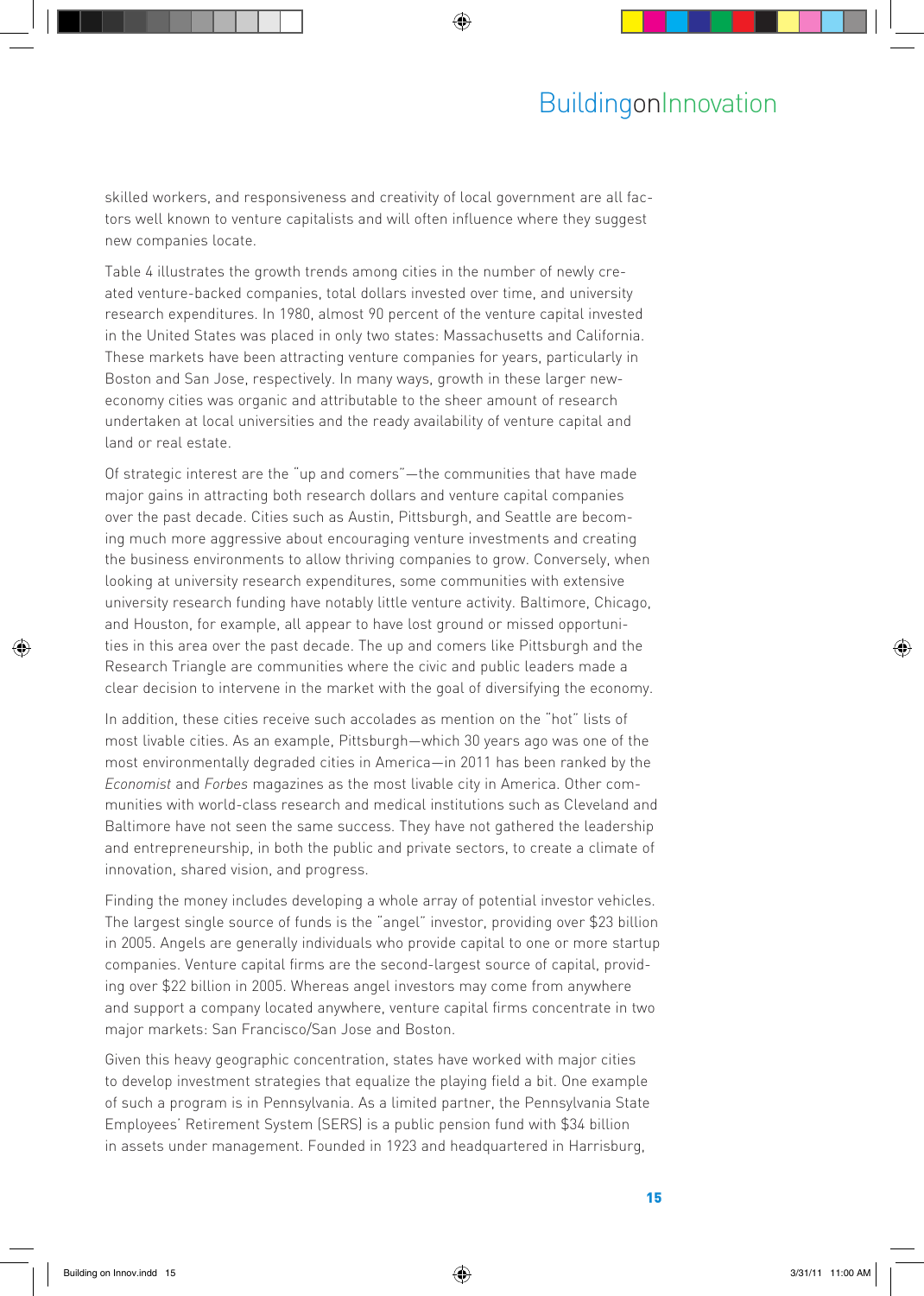|                     | <b>U.S. Region</b>         | <b>Number of Venture-Funded</b><br><b>Companies</b> |      |                      | <b>Total Venture Investment</b><br>(Millions) |         |                      | <b>University Research</b><br>Expenditures*<br>(Millions) |  |
|---------------------|----------------------------|-----------------------------------------------------|------|----------------------|-----------------------------------------------|---------|----------------------|-----------------------------------------------------------|--|
|                     |                            | 1997                                                | 2007 | Percentage<br>Change | 1997                                          | 2007    | Percentage<br>Change | 2007                                                      |  |
| Long-Term           | San Jose                   | 497                                                 | 669  | 35                   | \$3,514                                       | \$7,581 | 116                  | N/A                                                       |  |
| Leaders             | <b>Boston</b>              | 222                                                 | 314  | 41                   | \$1,165                                       | \$3,174 | 173                  | \$2,057                                                   |  |
|                     | San Francisco/<br>Berkeley | 194                                                 | 303  | 56                   | \$1,135                                       | \$2,521 | 122                  | \$2,390                                                   |  |
|                     | New York<br>Metro          | 187                                                 | 216  | 16                   | \$1,283                                       | \$1,695 | 32                   | \$3,245                                                   |  |
| Emerging<br>Leaders | San Diego<br>Metro         | 83                                                  | 129  | 55                   | \$496                                         | \$1,990 | 301                  | \$2,450                                                   |  |
|                     | Washington<br>Metroplex    | 105                                                 | 180  | 71                   | \$558                                         | \$1,282 | 130                  | \$2,868                                                   |  |
|                     | Seattle                    | 65                                                  | 132  | 103                  | \$403                                         | \$1,253 | 211                  | \$967                                                     |  |
|                     | Los Angeles                | 72                                                  | 124  | 72                   | \$450                                         | \$1,150 | 155                  | \$1,797                                                   |  |
|                     | Austin                     | 46                                                  | 65   | 41                   | \$243                                         | \$675   | 178                  | \$446                                                     |  |
|                     | Research<br>Triangle, NC   | 48                                                  | 53   | 10                   | \$208                                         | \$509   | 145                  | \$1,776                                                   |  |
| Market              | Philadelphia               | 83                                                  | 88   | 6                    | \$427                                         | \$665   | 56                   | \$1,056                                                   |  |
| Movers              | Denver                     | 63                                                  | 70   | 11                   | \$351                                         | \$537   | 53                   | \$521                                                     |  |
|                     | Dallas                     | 51                                                  | 42   | $-18$                | \$334                                         | \$487   | 46                   | \$388                                                     |  |
|                     | Atlanta                    | 61                                                  | 52   | $-15$                | \$327                                         | \$457   | 40                   | \$922                                                     |  |
|                     | Chicago                    | 61                                                  | 48   | $-21$                | \$333                                         | \$426   | 28                   | \$1,193                                                   |  |
|                     | Minneapolis/<br>St. Paul   | 54                                                  | 39   | $-28$                | \$227                                         | \$402   | 77                   | \$624                                                     |  |
|                     | Portland                   | 28                                                  | 28   | $\Omega$             | \$125                                         | \$251   | 101                  | \$477                                                     |  |
|                     | Houston                    | 35                                                  | 27   | $-23$                | \$247                                         | \$243   | $-2$                 | \$1,015                                                   |  |
|                     | <b>Baltimore</b>           | N/A                                                 | 32   | N/A                  | N/A                                           | \$225   | N/A                  | \$2,442                                                   |  |
|                     | Pittsburgh                 | 12                                                  | $44$ | 267                  | \$32                                          | \$198   | 513                  | \$889                                                     |  |

#### **Table 4: Metropolitan Leaders in Venture Capital–Backed Companies**

Sources: PriceWaterhouseCoopers, National Venture Capital Association.

\* Major research universities: Seattle: University of Washington; Pittsburgh: University of Pittsburgh, Carnegie Mellon; Chicago: Northwestern, University of Illinois at Chicago; Baltimore: Johns Hopkins, University of Maryland at Baltimore. Note: N/A=not available.

> Pennsylvania, SERS engages in the following alternative investment strategies: buyouts and corporate finance; distressed debt and turnarounds; energy, oil and gas; international private equity; and limited partnership secondary, mezzanine, and venture capital. SERS commits from \$10 million to \$100 million per partnership and has a net internal rate of return target of 400 to 500 basis points above Standard and Poor's 500 Index. The fund allocates a maximum of 14 percent, or \$4.76 billion of its total assets, to alternative investments. One of the advantages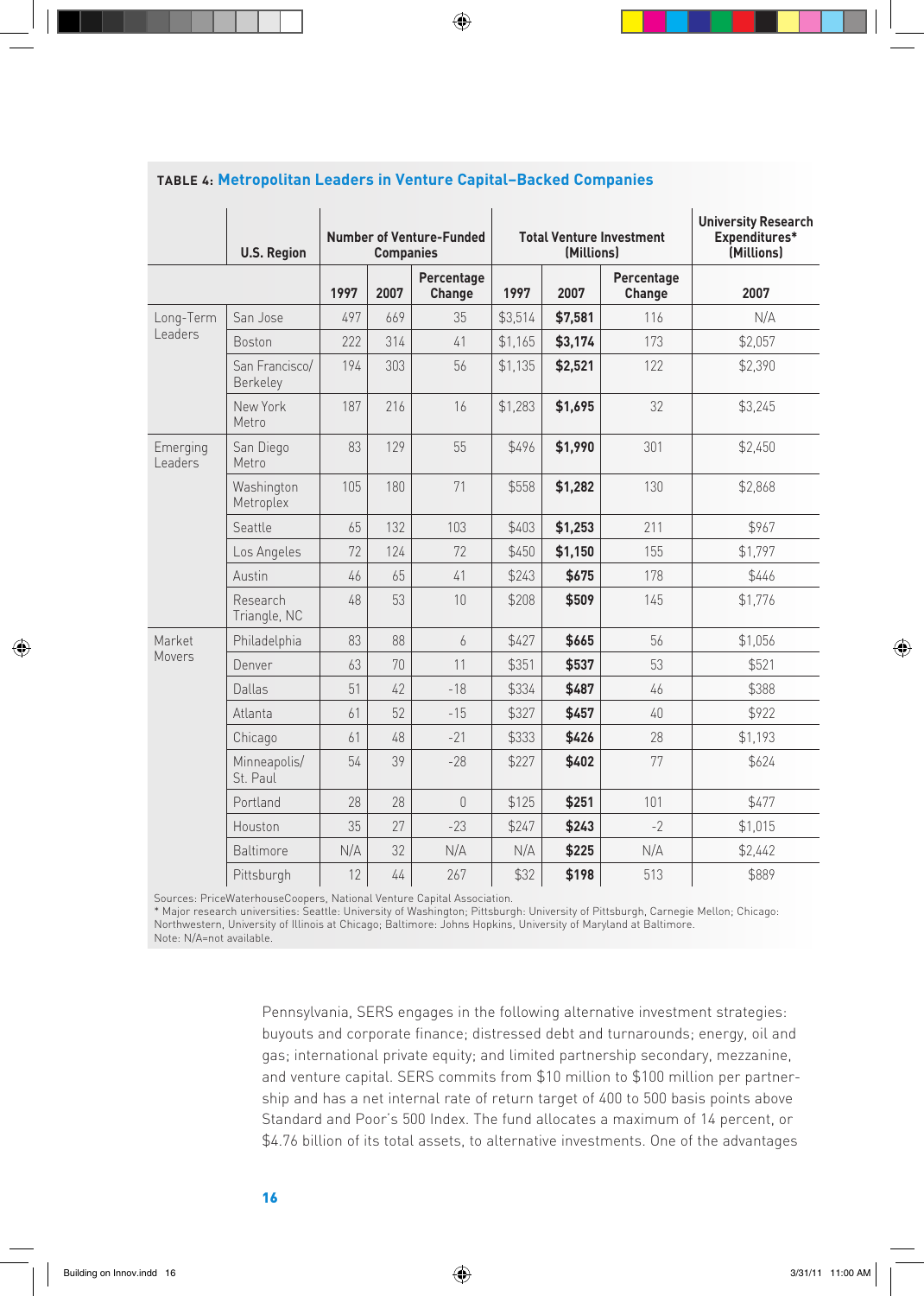to states in encouraging local startups is the opportunity to keep the jobs and economic spin-offs of a new company in the state.

#### **Metropolitan Impacts**

Two years ago, Charlotte was becoming one of the largest banking centers in the United States. Mergers and the recession of the late 2000s have changed the plan. Thirty years ago, Pittsburgh was the steel production center of America, and Detroit was the auto center. Each of these cities is in the process of major transformation and re-creation. As has been the case for thousands of years, successful cities and societies are reinventing themselves continually. In contrast, the communities that have major research hospital and education anchor institutions have some certainty. The price of moving a major campus, hospital complex, or substantial government center is prohibitive. As the economy continues its movement to "brains, technology, and service," these anchor institutions become critical.

Cities with a strong university and medical research presence—including the California cities—have generally done better in this recession. Regions such as Austin, Boston, Denver, Pittsburgh, Seattle, and the Research Triangle have tracked lower unemployment rates than the national average.

Generally, communities that have diversified their economies are experiencing lower unemployment rates. Education, medical, and universitybased economies are growing and are "place based," meaning that they have great difficulty moving. Collectively they act as a solid foundation for a community's employment. The ability to grow from those anchors further improves and broadens the economic base. The reliance on a dominant industry as seen historically in Pittsburgh or Detroit, or more recently in Charlotte, Orlando, or Las Vegas, leaves a community open to wrenching changes because of recession, economic shifts, or technological innovations. Although the California cities' unemployment rates may be higher than the national average, they are still lower than the California unemployment rate, which is 12.4 percent (table 5).

#### **Table 5: Unemployment Rate in Select Cities, October 2010**

| City                                   | Unemployment<br>Rate (%) |  |  |  |
|----------------------------------------|--------------------------|--|--|--|
| <b>Baltimore</b>                       | 7.4                      |  |  |  |
| Boston                                 | 7.0                      |  |  |  |
| Denver                                 | 8.2                      |  |  |  |
| Houston                                | 8.2                      |  |  |  |
| Philadelphia                           | 8.8                      |  |  |  |
| Pittsburgh                             | 7.6                      |  |  |  |
| Research Triangle                      | 7.1                      |  |  |  |
| San Diego<br>(California is 12.4%)     | 10.2                     |  |  |  |
| San Francisco<br>(California is 12.4%) | 10.1                     |  |  |  |
| Seattle                                | 8.8                      |  |  |  |
| <b>United States</b>                   | 9.8                      |  |  |  |

Source: U.S. Bureau of Labor Statistics.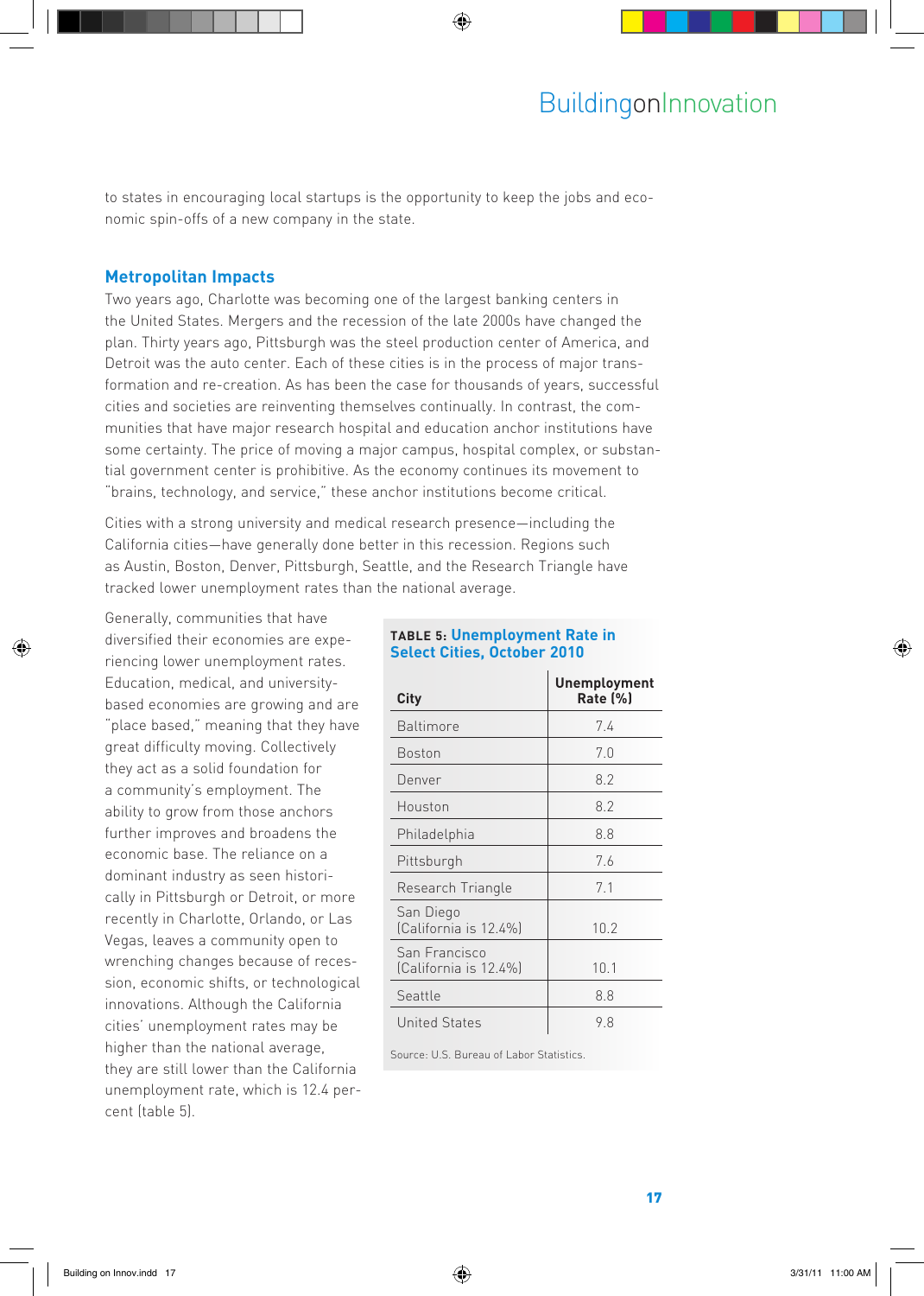## **Torrey Pines Mesa: San Diego**

Twenty-five years ago, then mayor Pete Wilson of San Diego convened University of California, San Diego (UCSD), and local business leaders to explore how to stimulate the commercialization of science and technology discoveries from local research institutions. With land transferred from the city to the university, known as the Torrey Pines Mesa in La Jolla, UCSD created a research and technology park and dedicated funds to a new organization called CONNECT—a nonprofit business coordinator and catalyst—with the mission of commercializing research discoveries through education, mentoring, and access to capital.



**UCSD Geisel Library, San Diego, California.** aeworldmap.com, http://aedesign.wordpress.com/2010/02/25/ucsd-geisellibrary-san-diego-california-united-states/geisel\_library\_ucsd-use/

CONNECT has assisted in the formation and development of more than 2,000 companies since 1985 and is widely regarded as the world's most successful regional program linking investors and entrepreneurs with the resources they need for commercialization. Key to success has been the "culture of collaboration" among industry, capital sources, professional service providers, and research organizations. In 2007– 2008, UCSD's total research expenditures were \$842 million, and the National Science Foundation ranked

San Diego sixth in the nation in terms of federal research expenditures.

Today San Diego is home to 6,000 technology companies employing 140,000 people. Technology companies represent 6 percent of the region's employers but pay a full quarter of the region's wages. The city is now home to 75 research institutes; 1,900 information technology, wireless, communications, and software companies; 600 biomedical and life sciences companies; 250 clean-tech companies; 600 action and sport innovation companies; and more than 260 defense and transportation companies. Over 40 percent of the people employed in the San Diego biotechnology industry work in UCSD spin-offs. Qualcomm was founded in 1985 by UCSD professor Irwin Jacobs, and UCSD is a national leader in developing and fostering biotech/high-tech clusters, making San Diego one of the nation's leading biotech/high-tech hubs.

Thanks to the proximity of researchers and industry on the Torrey Pines Mesa, San Diego has developed economic clusters that leverage the region's strengths:

- o Ten convergence research institutes;
- Fifty mobile health companies;
- o Seventy-five genomics and bioinformatics companies;
- o Seventy-five cyber security and autonomous robotics companies; and
- **O** Two hundred forty biofuels, solar energy, and energy storage companies.

In 2007, CONNECT helped 54 companies start up, and 150 are currently in the formation pipeline. It is a "coach" for emerging companies and literally "connects" them to venture capital and enterprise development services.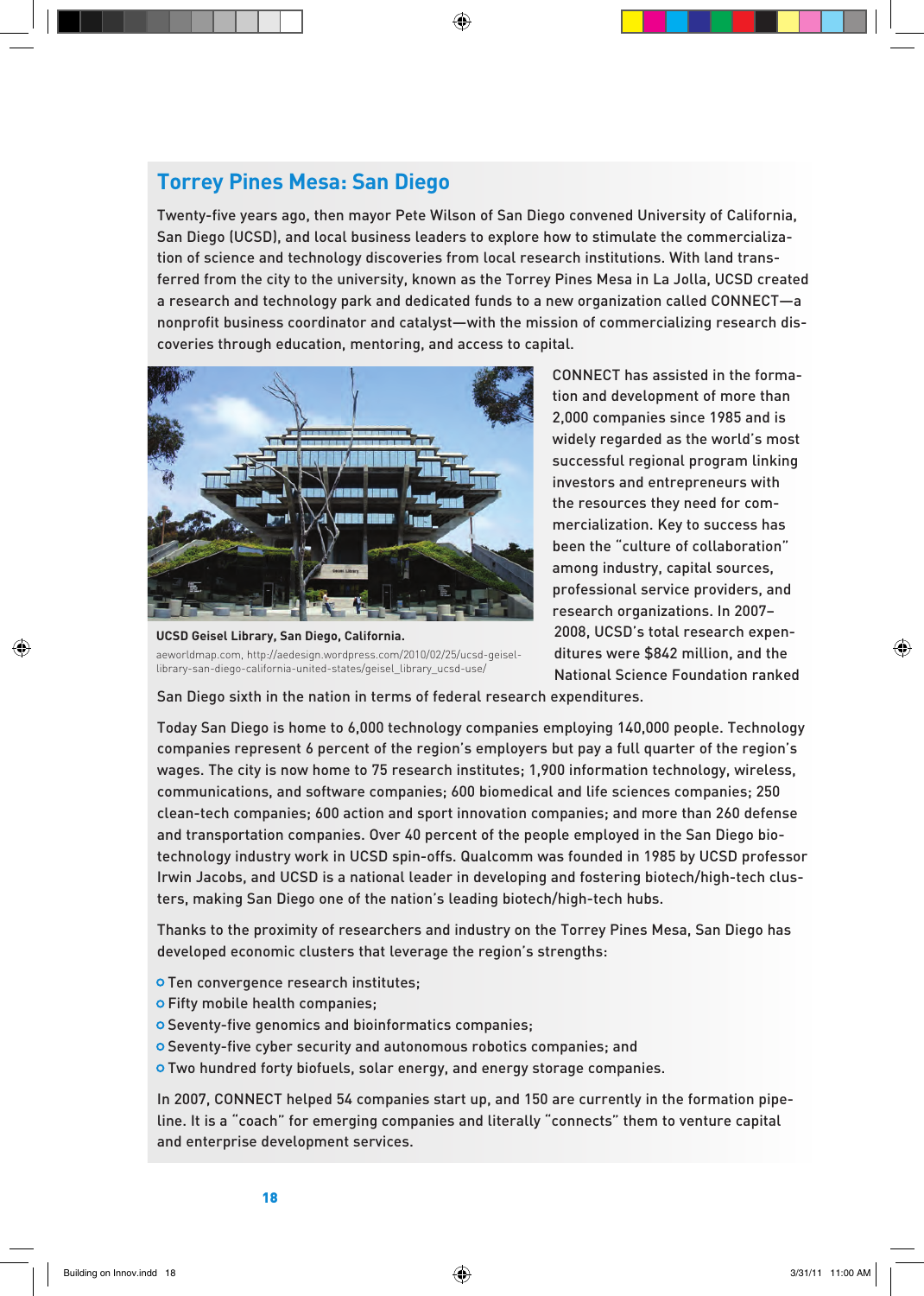#### **Looking Ahead**

The domestic economy will continue to trend away from manufacturing and into technology, information, and services. Figure 6 illustrates the likely new technology drivers and investments over the next five years. Health care and the new media will continue to have significant growth and effect. Who could have imagined the impact of Google, YouTube, Facebook, or Groupon even ten years ago?

The technologies of driving, of building, and of managing energy use in daily living and running businesses are now influencing decision making. With or without government climate change legislation, the genie is out of the bottle. It is not going to be put back in. The impetus toward clean technologies will have a dramatic effect on real estate. Two-thirds of carbon emissions in the United States are caused by the types of buildings we live and work in and by the means in which we move around. Of course, how we build buildings and where we put them are critical to any success in reducing carbon emissions.



Source: 2010 Global Venture Capital Survey, National Venture Capital Association, Deloitte Development LLC.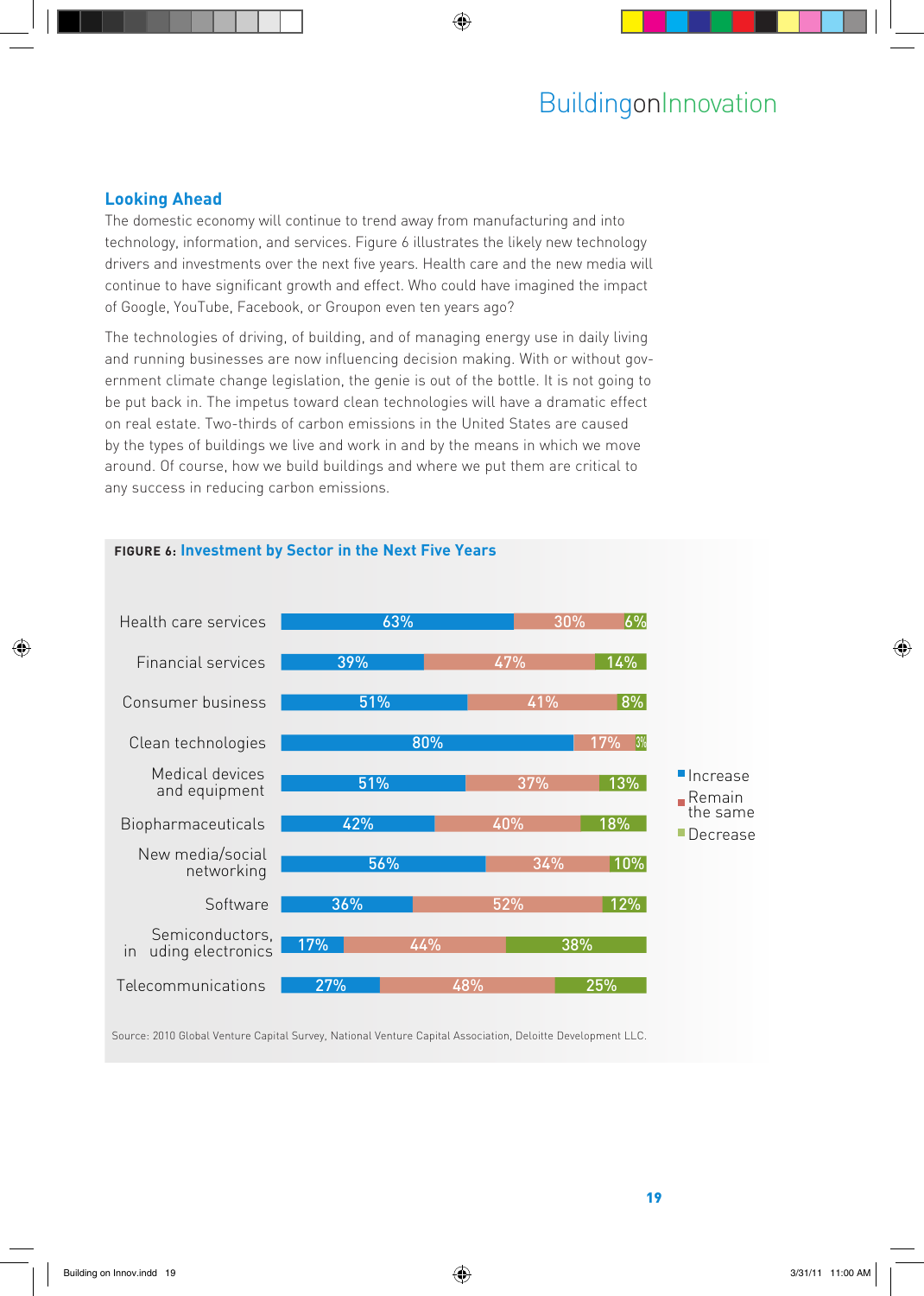#### **Building a 21st-Century City**

Whether in Baltimore's Science + Technology Park at Johns Hopkins, Pittsburgh's Collaborative Innovation Center, Seattle's redefinition of its economic base, or Houston's efforts to grow its medical center, common lessons can be learned from these remarkable success stories of long-term public/private partnerships.

- **Leadership:** Change doesn't happen without a champion, nor will a community reinvent its economy overnight! Leadership can come from the public or private arena, from an individual or a group, but it requires someone to visualize the result, understand its place in the overall city development, create public enthusiasm, make it real, and begin to identify the resources necessary to move forward. Leadership needs to be sustained and committed to the long term. These developments will extend beyond the term of an elected official, often taking ten to 20 years to succeed. Whether in the Research Triangle, where the leadership came from business leaders, or in San Diego, where public leadership rallied the city, each success story has benefited from the presence of a champion. Although these success stories may seem obvious now, in the middle of competing interests creating an investment an investment that will have a long-term payoff—or not—is extraordinarily difficult. Quite simply, without leadership these deals are unlikely to happen. One of the major challenges to these success stories is determining a method of sustaining leadership—through different local elections, changing business, and institutional leaders. Without sustained and broadening leadership, these long-term developments and the promise of expanding synergies fall short.
- **Strategy:** One needs to know where one is going in order to get there! An individual development needs to be seen strategically, not as just another project. It should be understood as catalytic in its impact on both market and perception. A strategy and a plan need to be critically focused on a true competitive advantage, not an abstract idea of some undefined goal. Public, business, and institutional leadership need to come together to create an ongoing dialogue to create, sustain, and expand an environment that encourages economic growth. The required elements may include improving school performance, easing and expediting approval and permitting processes, and making land assembly easier. Any process needs to be reasonably transparent and inclusive while moving expeditiously toward the shared goals.
- **Institutional capacity:** To carry through on long-term commitments, public/private/university partnerships require sophisticated organization on all sides. The institutions have to have a professional stability that outlast terms of office and the professional capabilities in financing, design, and other areas to fairly negotiate with governmental and private entities. A critical ingredient in the success of these partnerships is the research institution's commitment to an efficient technology transfer process and an institutional commitment to encourage professors, students, and others to think entrepreneurially. On the public side, having the land, financing, and deal-making responsibilities and authority all in one place is most effective. The best example is the Research Triangle, which has had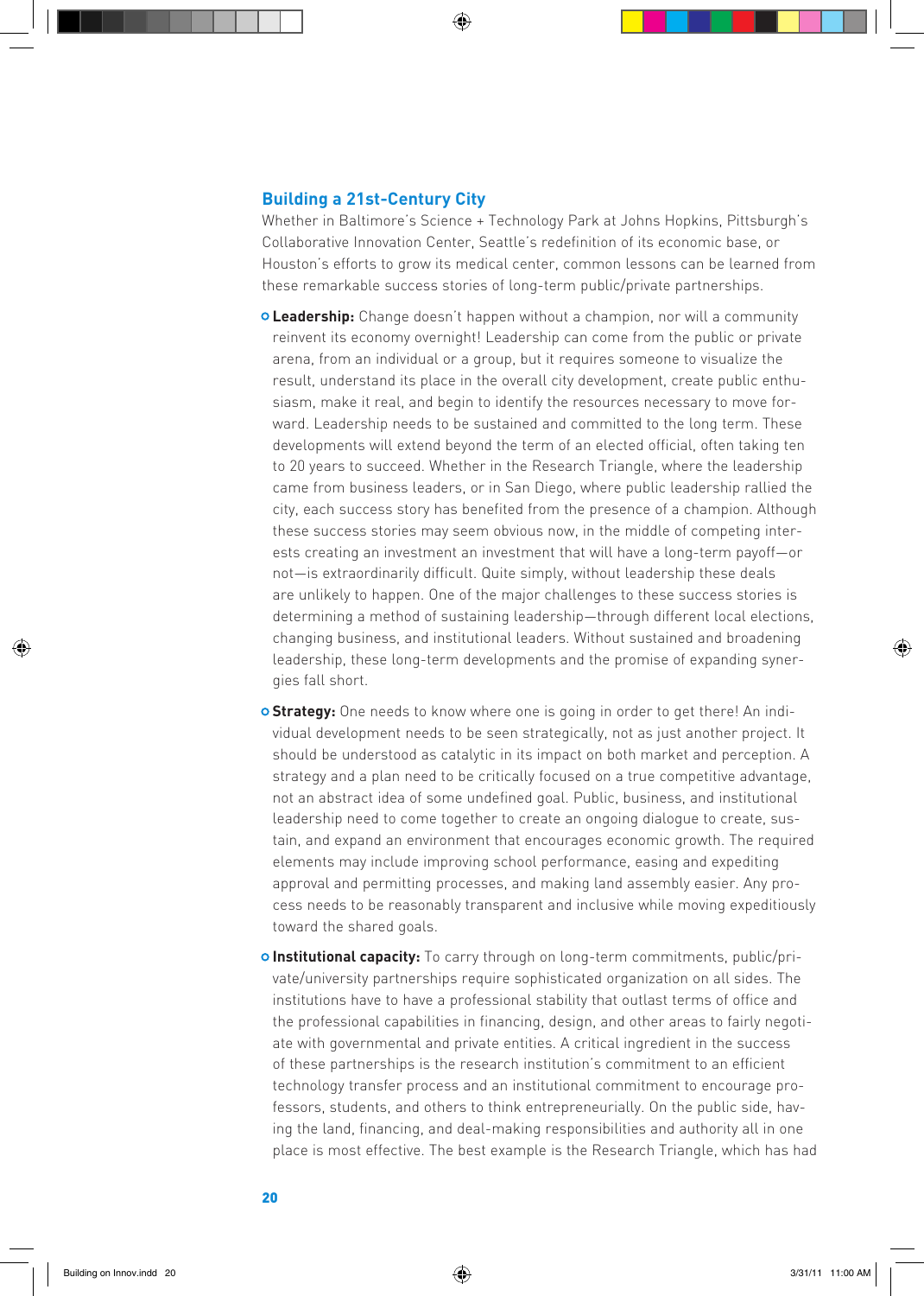almost 50 years to integrate these components. Special-purpose authorities have frequently been created to govern and encourage research park development, acquire land, and provide specialized financing.

**Financing infrastructure:** Success depends on creating strong public/private/ university or medical relationships. Partnerships often entail investments by both the public and private organizations that fund the development. Public investments are assuming some of the risks of the deal for two reasons: first, to alleviate the perception that the market will not support the cost of the development without subsidy, and second, to realize some clear public benefits from the investment as defined by the public agency, such as increased tax revenue, more jobs, blight removal, or additional public space. Thus, the public agency must have enough knowledge of the market to confirm (a) that the developer actually needs the subsidy, and (b) that the public benefits are clearly measurable and cost-effective. To be effective, the public agency needs to be a public entrepreneur with the flexibility to respond as nimbly as the private partner. It is helpful if the public agency develops a "financial menu" of programs that can be used to finance different components of a development. In Baltimore, a partnership between the city, private sector developers, community groups, and Johns Hopkins University helped create a 31-acre, new Science + Technology Park at Johns Hopkins, focusing on biomedical innovations.

Availability of both venture capital and early-stage investment cannot be stressed enough. Without these resources, deals may move elsewhere, and the success story will go with the move. The San Francisco metro area and Boston dominate the U.S. venture capital funding market—attracting close to 50 percent of the venture funding. As local budgets are cut, the availability of state or local financing, state pension funds, and investment, as well as the creation of new funds, will require creativity and shared vision. Whether in Baltimore or Las Vegas, efforts to move forward on projects that build upon the research capabilities of universities almost always depend on public/private investments. Leveraging private investments with public financing may require tools such as tax increment financing, small business loans, industrial revenue bonds, infrastructure funds, and public tax-exempt financing.

**Education:** A knowledge economy is driven by educated people. Companies that locate or grow in these cities need an educated workforce. Universities need innovative thinkers to continue successful research activities. The educational attainment shifts over the last 20 years have shown that cities such as Boston and San Francisco have high preschool education enrollment, as well as a high percentage of citizens with college and other advanced degrees. Cities such as Baltimore and Pittsburgh have increased dramatically their educated workforce as their manufacturing industries decreased and their economies became more education and health services based. In contrast, Houston lags the other cities in educational attainment, but, interestingly, is the only city in this group that has had an increase in manufacturing in the last 20 years.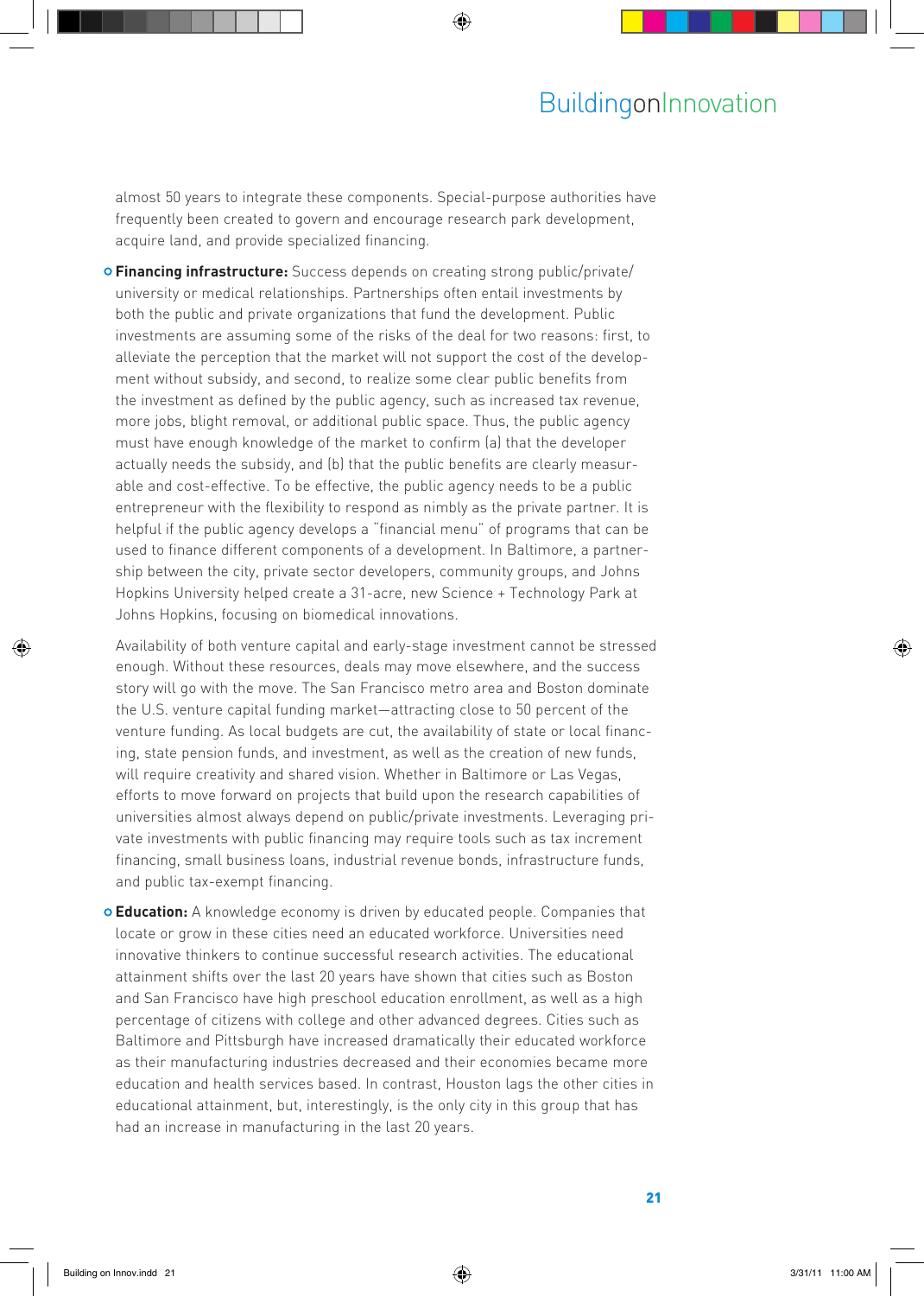## **A Moment in Time**

While attending a medical conference in San Francisco, Dr. Horatio Nelson Jackson went out to dinner with a group of other doctors. In a spirited conversation, Dr. Jackson and the other doctors discussed a new invention, the automobile, and its impact on society. All the other doctors thought its usefulness was limited, a fad really. Dr. Jackson believed otherwise and that evening bet the others \$50 that he could drive across the United States in 90 days. They all took the bet and laughed.

It was 1903; there were 8,000 cars, 150 miles of paved roads, and no highway departments in the entire country. The very next day Dr. Jackson bought his first car, a Winston, convinced the young mechanic, Sewall Crocker, to go with him, and brought a dog named Bud. Two days later they were on the road with no support team or an infrastructure to provide gas or repairs. Sixty-three days later they drove down Fifth Avenue in New York City, the first people to drive an automobile across the United States.

In 1923, only 20 years later, there were 8 million cars, hundreds of thousands of miles of paved roads, and a highway department in every state. Society had changed virtually overnight.

Is that moment of time here again? The forces of global trade, energy needs, climate change, technological innovation, infrastructure needs, and demographics are going to change society as we know it.

### **The Bottom Line**

What if in 20 years oil is not the primary source of fuel for transportation (70 percent of the oil used in the United States is used for transportation)? Where will the innovations happen? Where will the new products be manufactured? Winchester, Virginia, now located squarely in the exurbs of the Washington, D.C., metropolitan region, just witnessed the closure of the last incandescent light-bulb manufacturing facility in the United States. New compact fluorescent, energy-efficient bulbs are all being manufactured in China. Those communities that respond effectively to these forces will be well positioned to succeed in the 21st century.

Land use is at the center of these forces. Without thoughtful, sustainable land use that both positions a city to compete for jobs and creates a high quality of life, growth will, in a new paradigm, become unsustainable, leading to further pollution, congestion, health issues, and a lower, less-competitive quality of life. Public/private partnerships that recognize the momentous changes happening and embrace a new framework for development will position their investments and communities to compete in a new world.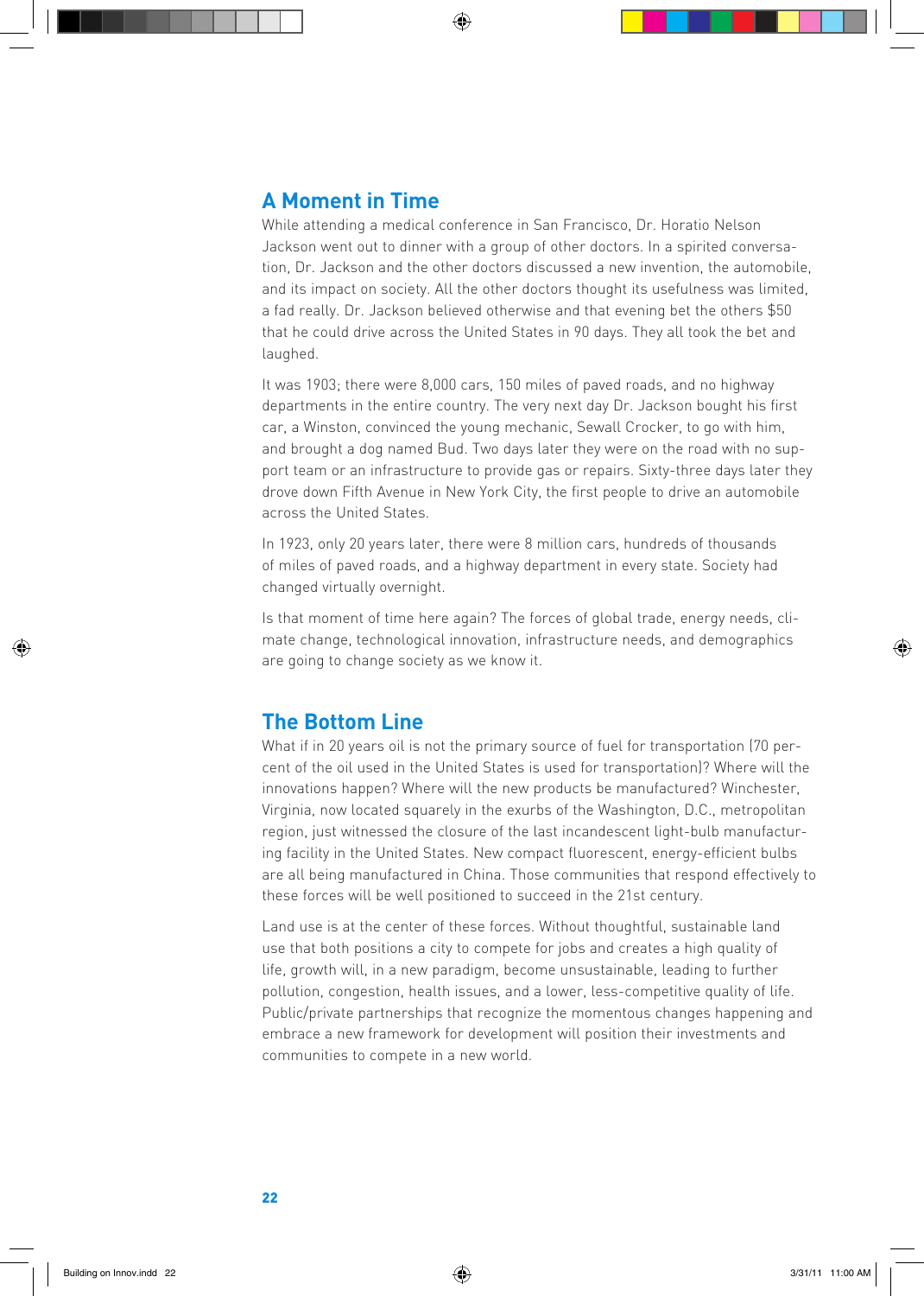ULI has an important role to play in educating public officials, civic leaders, and industry stakeholders about the real estate and economic and community development potential associated with the new economy. The new economy requires these actors to lead their communities toward a more entrepreneurial perspective in their identification of local development opportunities and effective public/private partnerships. A shared vision at the local level must leverage the leadership of anchor universities, medical institutions, public sector officials, and private entrepreneurs to forge new local economies with which to sustain their communities. The willingness to innovate is America's competitive advantage.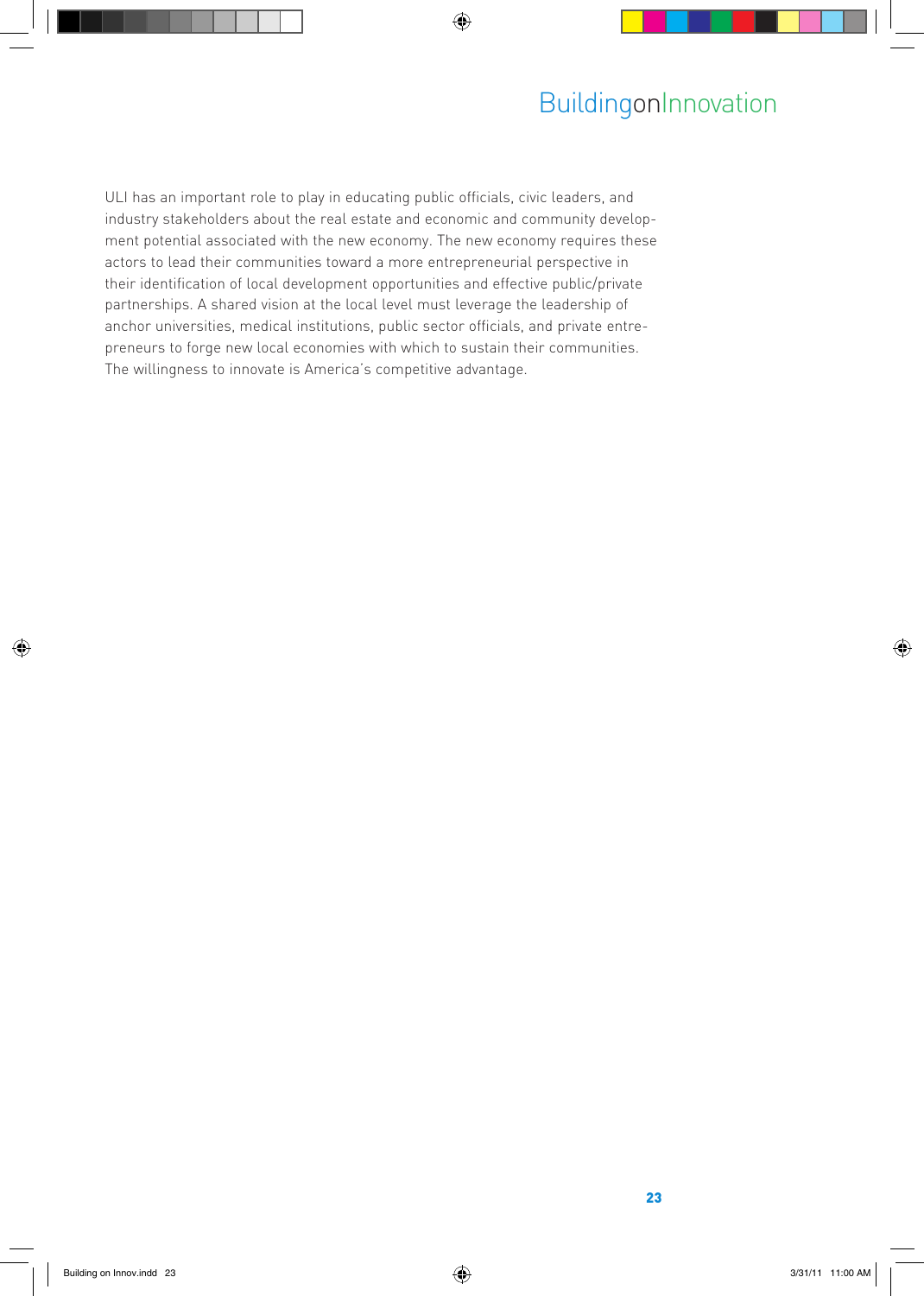#### **About the Author**



Tom Murphy is a senior resident fellow, ULI/Klingbeil Family Chair for urban development. A former mayor of Pittsburgh, Murphy joins six other ULI senior resident fellows who specialize in public policy, retail/urban entertainment, transportation/infrastructure, housing, real estate finance, and environmental issues. His extensive experience in urban revitalization—what drives investment, what ensures long-lasting commitment—is a key addition to the senior resident fellows' areas of expertise.

Since January 2006, Murphy had served as ULI's Gulf Coast liaison, helping coordinate with the leadership of New Orleans and the public to advance the implementation of rebuilding recommendations made by ULI's Advisory Services panel last fall. In addition, he worked with the Louisiana state leadership as well as with leadership in hurricane-affected areas in Mississippi, Alabama, and Florida to identify areas appropriate for ULI involvement.

Before his service as the ULI Gulf Coast liaison, Murphy served three terms as the mayor of Pittsburgh, from January 1994 through December 2005. During that time, he initiated a public/private partnership strategy that leveraged more than \$4.5 billion in economic development in Pittsburgh. Murphy led efforts to secure and oversee \$1 billion in funding for the development of two professional sports facilities and a new convention center that is the largest certified green building in the United States. He developed strategic partnerships to transform more than 1,000 acres of blighted, abandoned industrial properties into new commercial, residential, retail, and public uses, and he oversaw the development of more than 25 miles of new riverfront trails and urban green space.

From 1979 through 1993, Murphy served eight terms in the Pennsylvania State General Assembly House of Representatives. He focused legislative activities on changing Western Pennsylvania's economy from industrial to entrepreneurial and authored legislation requiring the Commonwealth of Pennsylvania pension fund to invest in venture capital. He authored legislation creating the Ben Franklin Technology Partnership, which is dedicated to advancing Pennsylvania's focus on technology in the economy; he also authored legislation to encourage industrial land reuse and to transform abandoned rail rights-of-way into trails and green space.

Murphy served in the Peace Corps in Paraguay from 1970 through 1972. He is a 1993 graduate of the New Mayors Program offered by Harvard University's Kennedy School of Government. He holds an MS in urban studies from Hunter College, New York, and a BS in biology and chemistry from John Carroll University, Ohio.

He is an honorary member of the American Society of Landscape Architects, a board member of the Pennsylvania League of Cities and Municipalities, and a board member of the National Rails to Trails Conservancy. He received the 2002 Outstanding Achievement of City Livability Award from the U.S. Conference of Mayors and was selected as the 2001 Pittsburgh Man of the Year Award by Vectors Pittsburgh.